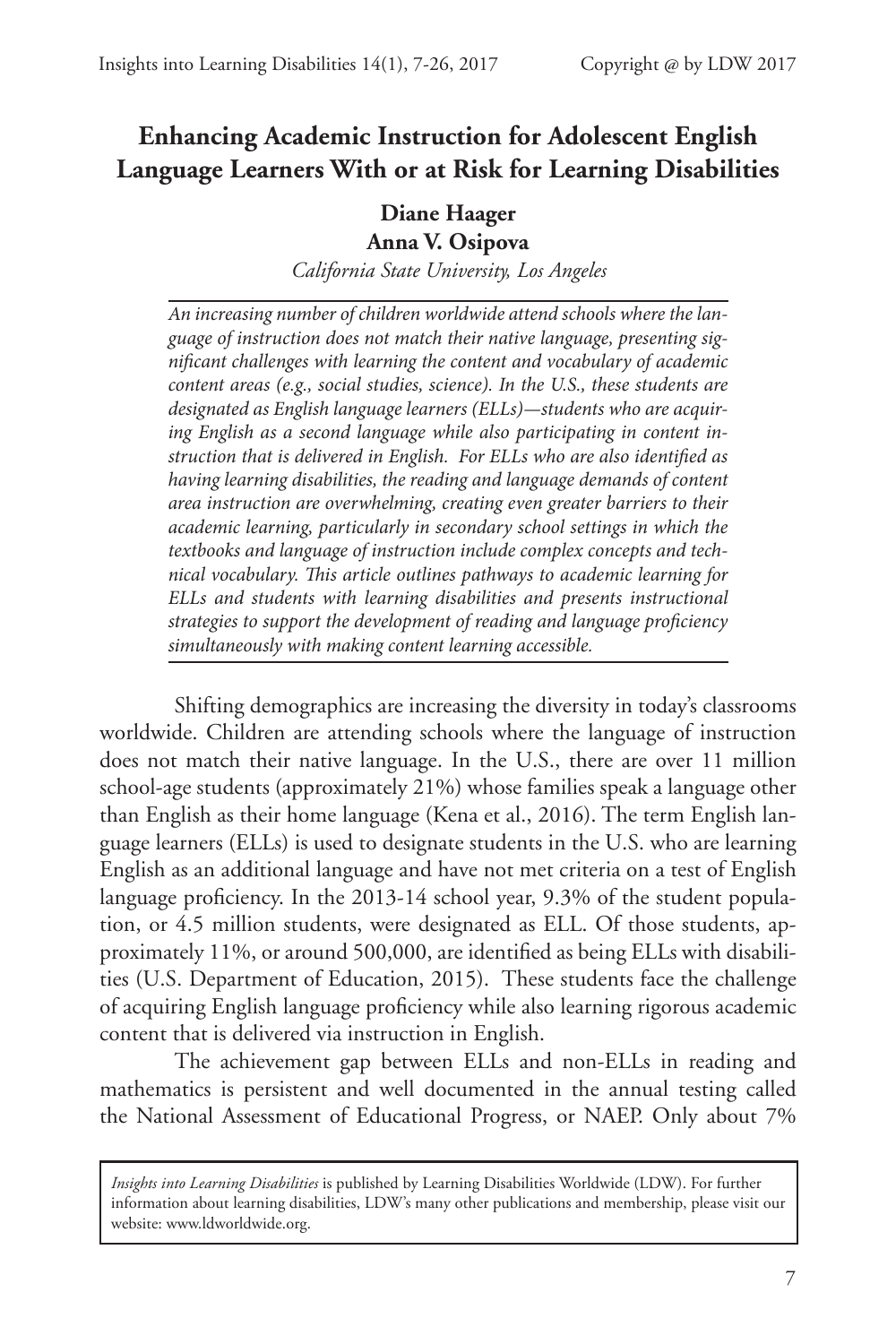of fourth grade ELLs and 3% of eighth grade ELLs in the U.S. score at or above proficiency in reading (NAEP, 2016). Furthermore, having a disability and ELL status does not bode well for academic outcomes. Though ELLs in general scored lower in reading than native English speakers, ELLs with disabilities scored lower than other students with disabilities, and lower than ELLs without disabilities (NAEP, 2016).

The impact of reading difficulties is far-reaching. To be successful in content area classes (e.g., social studies, science), students must understand multiple discipline-specific terms, and develop discipline-specific reading skills, such as being able to connect complex ideas or grasp cause and effect relationships. The increasing complexity and sophistication of subject matter text presents nearly insurmountable challenge for struggling readers in general (Reed & Vaughn, 2012; Torgesen et al., 2007), but particularly for ELLs and students with learning disabilities (LD) (Cummins, 2007; Short & Fitzsimmons, 2007). ELLs and students with LD in secondary settings are likely to require intensive reading intervention as well as content-specific reading support (Hemphill et al., 2015; Reed & Vaughn, 2012; Vaughn et al., 2015).

Content teachers, though expert in their subject matter, are not typically experts in reading instruction; however, research shows they could improve students' academic learning by teaching content-specific reading strategies. More specifically, embedding reading strategies into content instruction is likely to improve academic outcomes for students with disabilities and ELLs. Yet, content teachers often lack professional development opportunities focused on literacy in general, as well as the more discipline-specific reading required in content classes (Hakuta & Santos, 2013; Shanahan & Shanahan, 2008). In this article, we discuss feasible and evidence-based practices for building vocabulary and academic language during content instruction.

### **Embedding Reading Instruction in Content Instruction**

A meta-analysis of reading interventions for students with learning disabilities in the middle grades showed moderate to large effects (Solis et al., 2012). Most of these interventions used a strategy-based approach and were delivered within special education services. Several included studies focused on strategies for getting the main idea and summarizing content, both of which are relevant to content area reading. Additionally, explicit vocabulary instruction that focuses on word meaning, independent word use, and how to approach unknown words is important (Kamil et al., 2008).

Recent studies have documented the impact of teaching reading strategies within the context of academic subject areas for struggling readers. One example, PACT (Promoting Acceleration of Comprehension and Content Through Text), is a content-embedded reading intervention implemented in secondary social studies classes (Vaughn et al., 2013). The instructional rou-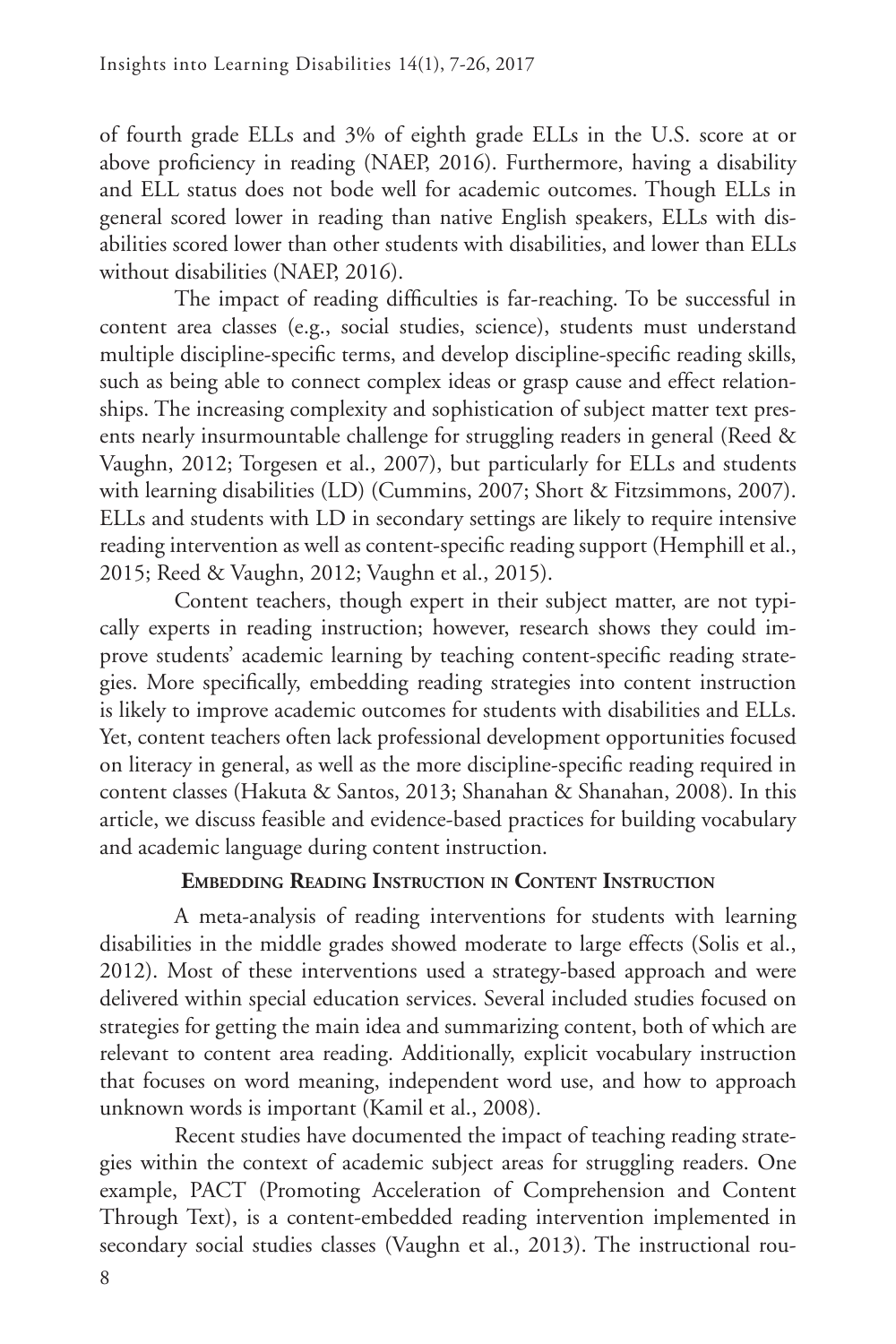tines of PACT foster reading comprehension processes through mixed-ability peer group activities that engage students in activating background knowledge, connecting new ideas to prior learning, building understanding of essential vocabulary, and discussing key concepts. Swanson, Wanzek, Vaughn, Roberts and Fall (2015) reported significant effects for students with disabilities in PACT classrooms compared to students with disabilities in comparison classrooms that did not use PACT on both content knowledge (ES = .26) and reading comprehension (ES = .34), with effects of similar magnitude for all students in PACT versus non-PACT classrooms (Vaughn et al., 2013). Swanson and colleagues (2015) conclude that, "when students with disabilities receive general education instruction in social studies, there are instructional enhancements that can be made to improve their learning as well as the learning of their peers" (pp. 439- 440).

Collaborative Strategic Reading (CSR) is another well-documented multi-strategy approach to teaching reading comprehension within content classrooms. CSR has been shown to be effective with diverse groups of students, including ELLs (e.g., Boardman, Klingner, Buckley, Annamma, & Lasser, 2015; Klingner, Boardman, Eppolito, & Schonewise, 2012) and students with learning disabilities (e.g., Kim et al., 2006; Vaughn et al., 2011). CSR is designed to be used in general education classrooms with diverse groups of students, who work collaboratively in small groups. Students learn two reading comprehension strategies designed to activate background knowledge and set a purpose for reading prior to reading (preview strategy), use comprehension monitoring and main idea strategies during reading, and wrap up procedures to generate and answer questions and review key ideas. The collaborative grouping is particularly important because students engage in discussion of vocabulary and key ideas associated with the content learning.

### **Embedding English Language Development into Content Instruction**

At secondary levels, ELLs, and especially ELLs with disabilities, face considerable challenges of meeting intense demands of content area curriculum while mastering both conversational and academic English. Academic language competence is key to academic success for diverse populations of learners including ELLs (Bailey, 2012; Bowers, Fitts, Quirk, & Jung, 2010; Kieffer & Lesaux, 2012; Meltzer & Hamann, 2005). Recently, the dichotomy of academic language vs. conversational language has been replaced by the idea of a linguistic continuum that features predictable structures and features by content area (Snow & Uccelli, 2009). These features include specialized vocabulary, variation in frequency of grammatical structures, and language uncommon outside of school language functions (Bailey, 2007). Thus, it is important that English language instruction for ELLs is multidimensional and covers lexical (word level), grammatical (sentence level), and discourse (discourse level) dimensions of language.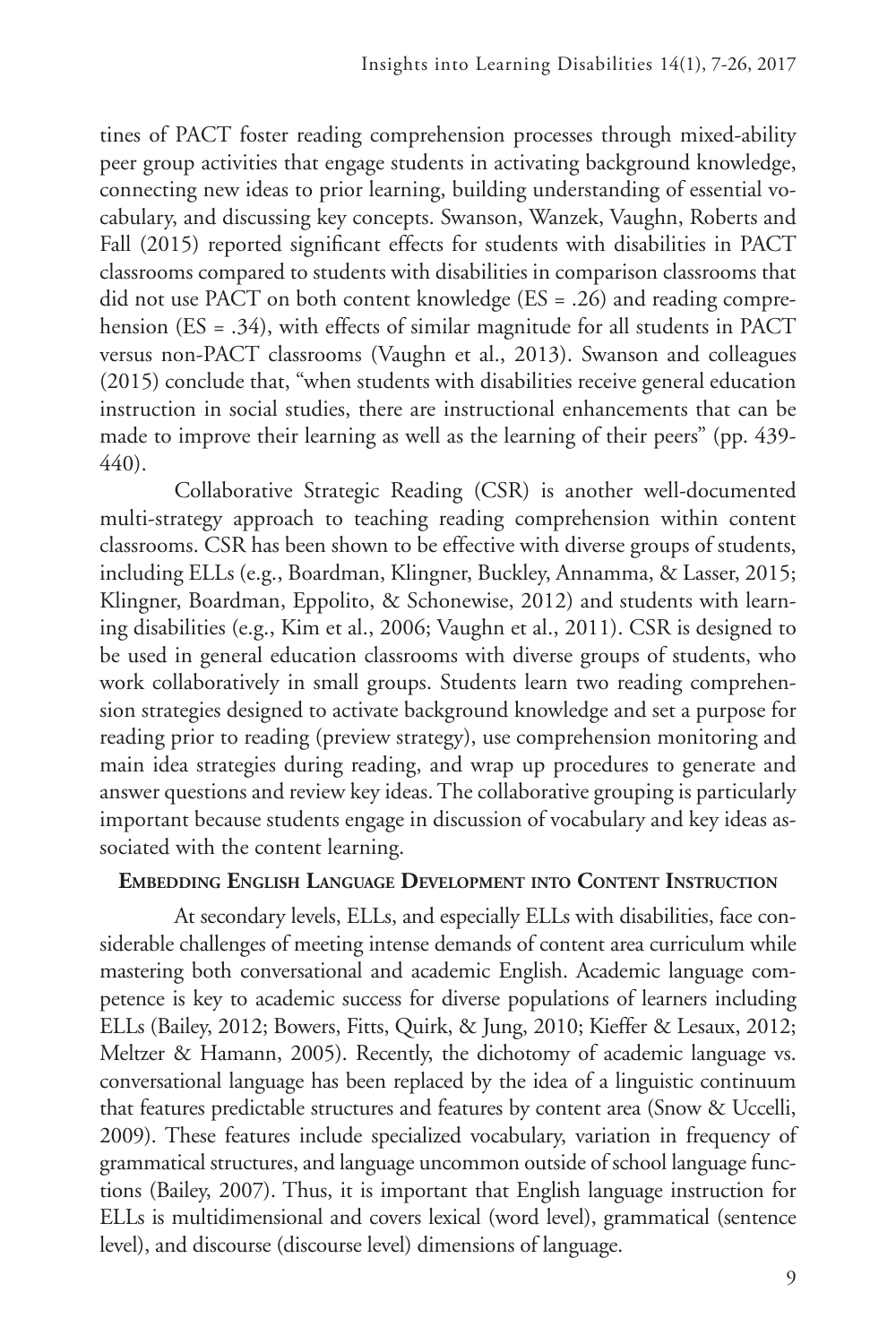| <b>Levels of</b><br>Academic<br>Language | <b>Features</b>                                                                                                                | <b>Social Studies</b>                                                                                                                          | <b>Science</b>                                                                                                                   | <b>Mathematics</b>                                                                            |
|------------------------------------------|--------------------------------------------------------------------------------------------------------------------------------|------------------------------------------------------------------------------------------------------------------------------------------------|----------------------------------------------------------------------------------------------------------------------------------|-----------------------------------------------------------------------------------------------|
| <b>Word Level</b>                        | Content specific<br>proper nouns<br>Multisyllabic                                                                              | Hatshepsut;<br>Tutankhamun<br>pharaoh                                                                                                          | Arsenic;<br>Barium<br>alkaline                                                                                                   | Pythagorean<br>theorem<br>quotient                                                            |
|                                          | content specific<br>terms                                                                                                      |                                                                                                                                                |                                                                                                                                  |                                                                                               |
|                                          | Vocabulary fea-<br>turing Latin and<br>Greek roots                                                                             | civilization                                                                                                                                   | photosynthesis                                                                                                                   | hypotenuse                                                                                    |
|                                          | Polysemous<br>vocabulary with<br>content specific<br>meaning                                                                   | Great<br>Depression                                                                                                                            | "It's often said<br>that depres-<br>sion results<br>from a chemi-<br>cal imbalance"                                              | "angle of<br>depression"                                                                      |
|                                          | Content-specific<br>meaning of<br>prepositions                                                                                 | Mary Queen<br>of Scots (the<br>Queen who<br>ruled over<br>Scotland)                                                                            | nitration of<br>benzene (a<br>process that<br>happens with<br>benzene)                                                           | of (multiplica-<br>tion; addition as<br>in "total of")                                        |
|                                          | Examples of general academic terms: define, estimate, argue, predict                                                           |                                                                                                                                                |                                                                                                                                  |                                                                                               |
| <b>Sentence Level</b>                    | Complex and<br>compound<br>sentences, often<br>with embedded<br>clauses and/<br>or long noun<br>phrases and pas-<br>sive voice | The develop-<br>ment of this civ-<br>ilization reflects<br>a settlement<br>pattern that has<br>occurred repeat-<br>edly throughout<br>history. | Regardless of<br>the organism<br>they are a part<br>of, cells carry<br>out the basic<br>processes of<br>life in similar<br>ways. | Write an<br>inequality that,<br>when solved,<br>will illustrate<br>the difference<br>between  |
|                                          | Examples of<br>nominalization:                                                                                                 | Colonialism                                                                                                                                    | Evolution                                                                                                                        | Probability                                                                                   |
| <b>Discourse Level</b>                   | Content area<br>specific domi-<br>nant genres                                                                                  | Argumenta-<br>tion/Analysis;<br>Argumentation/<br>Comparison;<br>Informational<br>or Explanatory/<br>Definition or<br>Description              | Analysis;<br>comparison;<br>Informational<br>or Explanato-<br>ry/Procedur-<br>al-Sequential                                      | Argumenta-<br>tion/Analysis;<br>Informational<br>or Explanatory/<br>Procedural-<br>Sequential |

### *Figure 1.* **Word, Sentence and Discourse Levels of Academic Language and Their Content Specific Features.**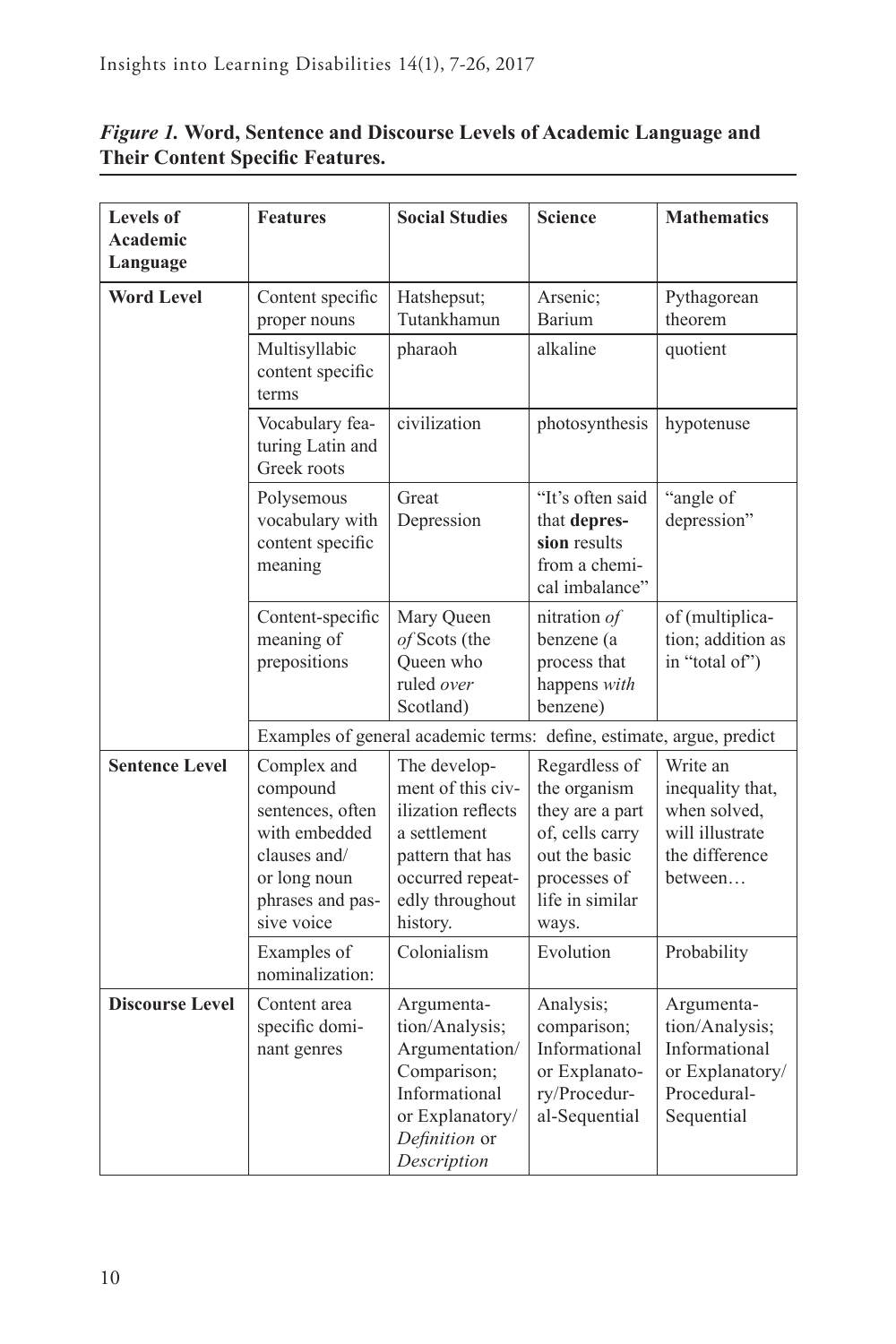Figure 1 delineates the three levels of academic language and provides content-specific examples and the complexity of each level of academic language that ELLs are likely to encounter in content area textbooks and class presentations. It provides educators with a roadmap of possible challenges and how to successfully support and scaffold students' learning. It is important to note that some of the features described present a particular difficulty for ELLs, especially those with learning disabilities. For example, while many students might have a hard time acquiring multisyllabic content-specific terms and words with Latin and Greek roots, ELL students need support distinguishing various contentspecific meanings of polysemous words and recognizing the meaning of prepositions. Additionally, general academic terms, especially verbs (e.g., "argue," "define," "compare"), often presuppose specific academic actions, such as providing examples, making citations, and referring to concrete details. In this context, ELLs would benefit from explicit modeling of such academic behaviors by peers and teachers.

### **Pathways to Academic Learning for ELLs with Disabilities**

We propose a pathway of access to content and provide examples of embedded reading and oral language strategies to support active participation in academic content and facilitate learning of complex content. The dual challenge that ELLs face is acquiring English language skills simultaneously with learning content standards. Learning the language of the content, or academic language, is critical to academic success. Yet, developing English proficiency is more than simply learning academic vocabulary. ELLs must learn the phonology, morphology, syntax, semantics, and pragmatics, or language functions. Though the rate of acquisition may vary for ELLs, the route is fairly predictable (Snow & Katz, 2010). Students move from very basic grammar and vocabulary to increasingly complex forms of language use.

Figure 2 depicts points of entry into scaffolding reading and language support for ELLs. In order to fully participate in and benefit from the core academic content, ELL students must navigate the intersection of language and learning tasks specific to the academic discipline. For ELLs, the following abilities develop gradually over time:

- Receptive and productive language processes, or the ability to listen and understand language and the ability to express ideas through speaking or writing.
- Ability to respond to communication and learning demands with accuracy
- Understanding of details and procedures during instruction
- Grasp of the complexity and coherence of ideas in oral and written language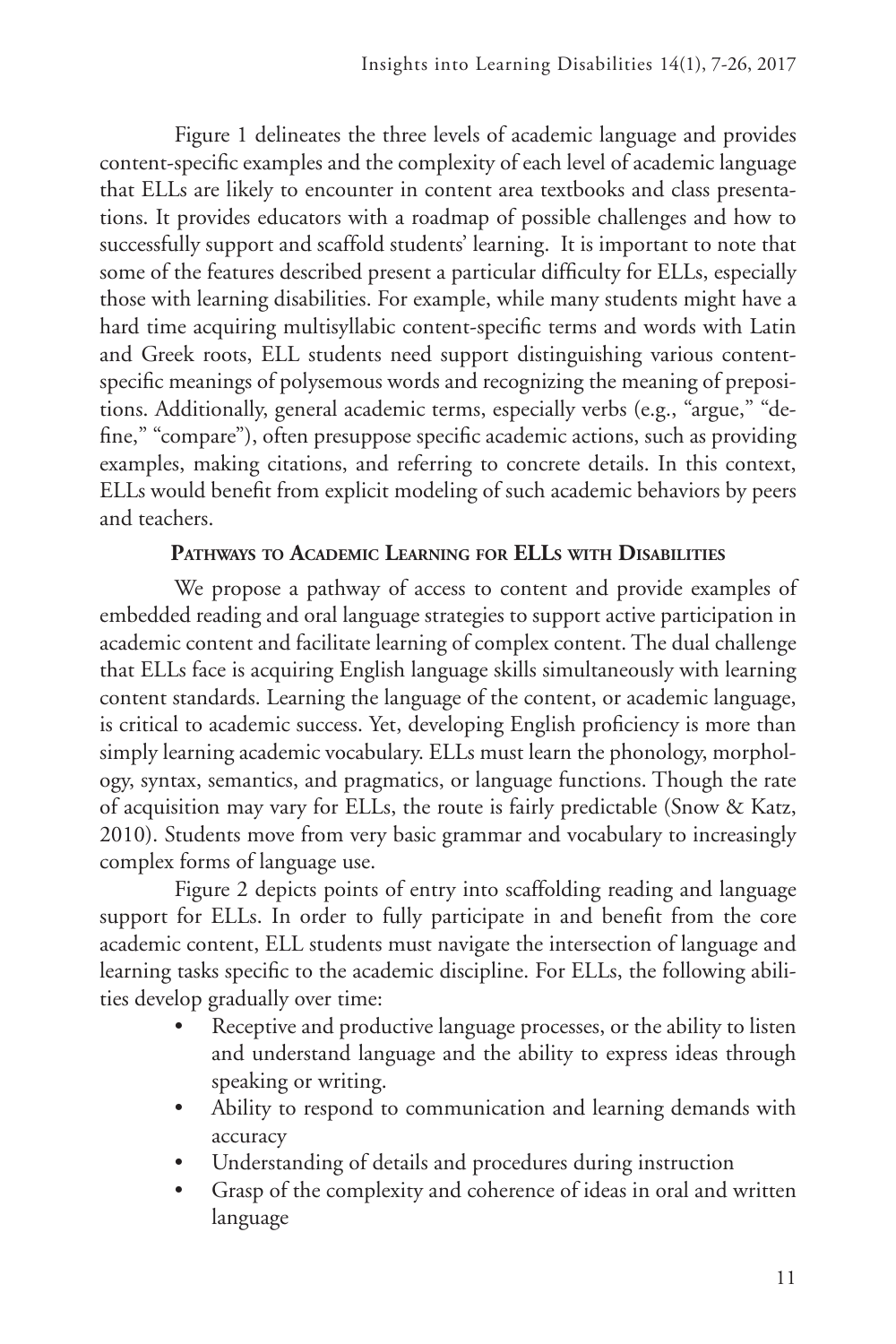



## *Backfilling: Basic Skills Intervention*

The concept of "*backfilling*" applies to filling in gaps in students' basic reading and oral language skills in the second language. Because ELLs vary widely in their sociocultural backgrounds, including their exposure to the second or additional language (e.g., English for U.S. ELLs), level of prior education in their primary language or home country, and their acquisition of literacy and oral language in their primary language (Snow & Katz, 2010), students will vary in terms of the level of direct support they will need in reading and secondlanguage acquisition.

Students who have had some exposure to their second language within their family or community contexts, as well as those who have had ample formal schooling in their primary language, will require less backfilling. Their point of entry into the pathway to content learning may focus less on the backfilling process and more on the middle phase, providing contextualized support for vocabulary, comprehension and writing tasks. Informal diagnostic literacy assessments provide information on the extent to which foundational skills are in place, since these skills are not typically addressed in secondary settings, having been taught in elementary grades. Many ELLs with some proficiency still experi-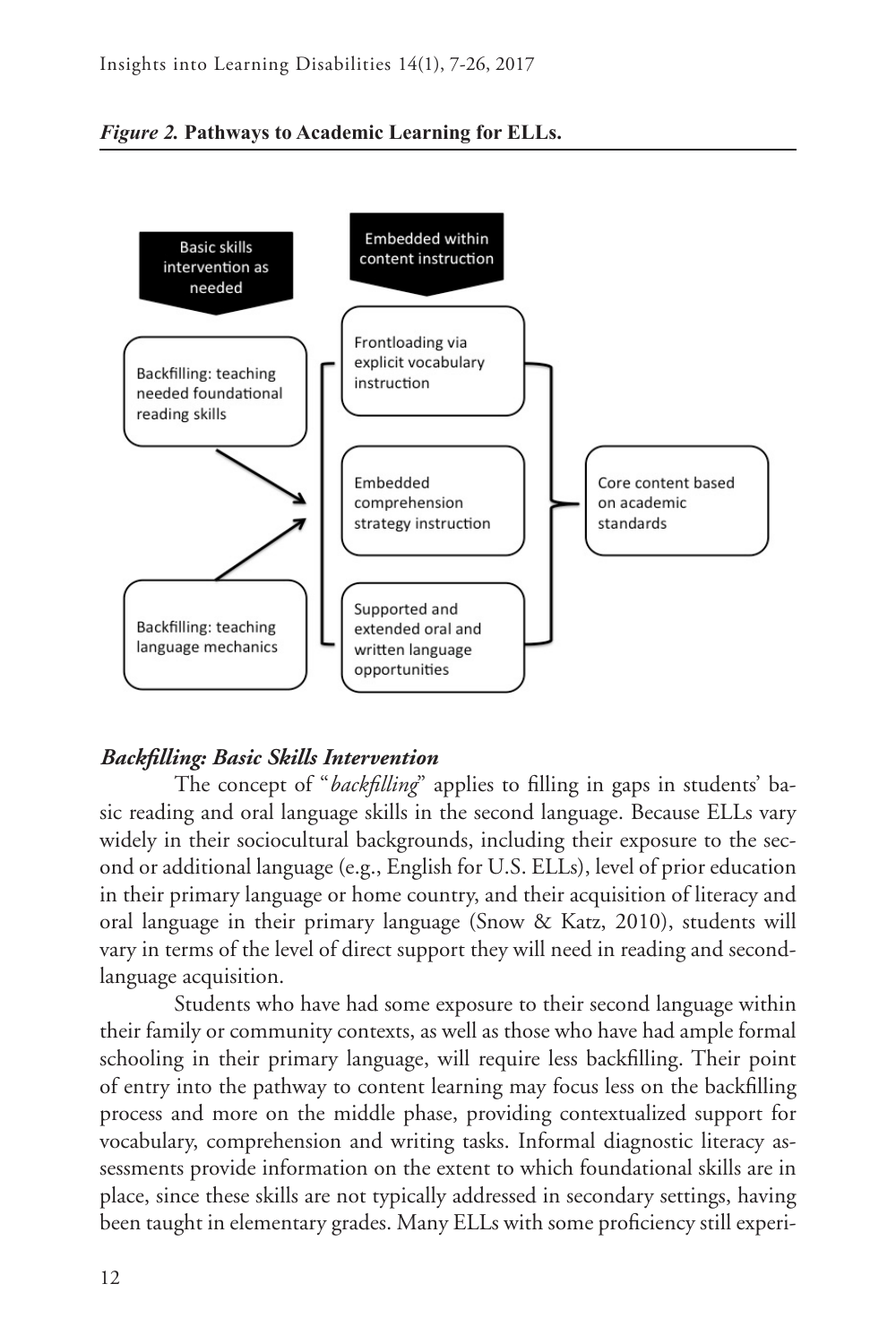ence critical gaps in foundational skills that could be addressed with short-term intervention. Learning to read in a second language involves transferring some acquired skills (e.g., phonemic awareness, understanding of text structure) while other skills will require intentional instruction. ELLs who have gaps in their formal schooling or who have had limited exposure to their second language are likely to require more extensive support in foundational reading skills and language mechanics, best addressed through intervention and language support services.

## *Content-Embedded Support for Learning*

Within the context of content instruction, there are several strategies that support students' active engagement in oral and written language tasks. *Frontloading* involves preparing students for upcoming content by explicitly preteaching key vocabulary and concepts so that, during whole-class instruction, ELL students will have confidence in understanding words and engaging in class discussions of concepts. Additionally, teaching reading comprehension strategies using content-specific text demonstrates how to apply strategies and connect them to a particular academic discipline using the concepts and vocabulary words in context. Writing support in the context of content instruction helps students to acquire the ability to communicate using discipline-specific language and concepts. Sample strategies for these processes are provided below:

## **Strategies for Frontloading Vocabulary**

## *Explicitly Teach Morphology*

Teaching morphology, the study of the structure of words, is important for all students, but is especially helpful for ELLs (Lesaux, Kieffer, Kelley, & Harris, 2014). Teaching morphology includes teaching students the meanings of frequent root words and common prefixes and suffixes (affixes), particularly as they apply to content learning. If ELLs learn root words and affixes, they have a strategy to use when they come across complex and unfamiliar vocabulary (Fishley, Konrad, Hessler, & Keesey, 2012). For example, a common social studies word "desalinization" is a good word for this strategy because it has a prefix (de-), a root word (saline), and a suffix (-ization).

## *Teach Cognates*

A word that looks similar to a word in another language and also has a similar meaning is called a cognate. Words from Spanish, French and Italian are the most likely to have English cognates. For example, although it's pronounced a little differently, the word "hospital" has the same meaning in both Spanish and English. However, make sure students are aware of false cognates (i.e., words that look similar in both languages but do not have the same origin). The word "embarazada", which means pregnant in Spanish, is a false cognate for the word embarrassed.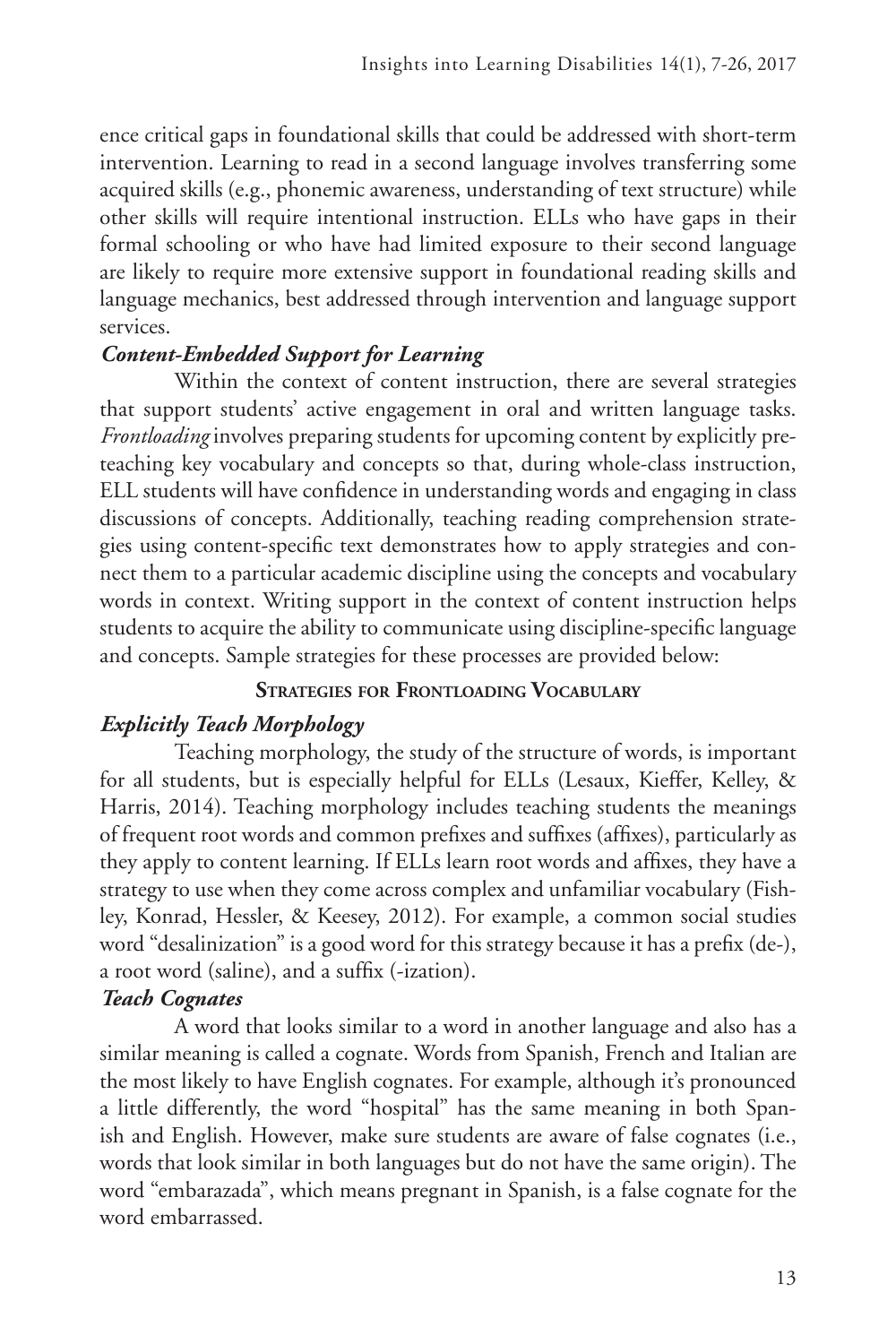#### *Pre-teach Vocabulary Using Sentence Frames*

A sentence frame is a fill-in-the-blank structure for using a newly learned word. Learning a new word and its definition does not readily translate into ways to meaningfully use the word. Giving a sentence structure scaffolds the integration of a new word into students' lexicon, by providing the basic structure for its use (Fisher, Rothenberg, & Frey, 2008). For example, students may learn the word "represent" as "to stand in place of something." This is a word that could be used across content areas, so is a useful word to teach. However, students must learn how it applies in different contexts. In math, a letter or symbol would represent a variable. In social studies, an elected official would represent constituents. To effectively use sentence frames, provide one or two examples along with the written sentence frame, then ask students to use the frame with a partner. This sentence frame uses the key word, "represent":

*The \_\_\_\_\_\_\_\_\_\_\_\_\_\_\_\_\_\_ will represent the \_\_\_\_\_\_\_\_\_\_\_\_\_\_\_\_ in \_\_\_\_\_\_\_\_\_\_\_\_\_\_.* 

Examples could include, "The *spokesperson* will represent the *students* in *the school assembly,"* and, "The *symbol* will represent *mountains* on *the map*." *Build Depth of Word Knowledge*

Typical vocabulary instruction occurs on an as-needed basis, to get through a particular lesson or text. Observation studies have documented that only about 5-10% of instructional time is devoted to explicit vocabulary instruction (Francis, Rivera, Lesaux, Kieffer, & Rivera, 2006; Scott, Jamieson-Noel, & Asselin, 2003). For ELLs, this is vastly insufficient. ELLs need explicit and deep vocabulary instruction, with multiple exposures across contexts and opportunities to engage in meaningful use (Beck, McKeown, & Kucan, 2008; 2013). Beck et al. (2013) outline a sequence for introducing words and building depth of knowledge through multiple exposures, over extended time and expanding students' understanding.

#### *Structure Peer Discussion of Words to Deepen Understanding*

Instruction should teach students *how* to engage in dialogue, using guided routines, sentence frames, and modeling. Teachers begin by giving an explicit purpose for the discussion, then making clear connections between the *text* and the *discussion* of words, their meanings and usages. For example, after teaching the word, density, in the context of population density, with a working definition of "amount of people living within a specific area," students meet in groups to come up with an answer to the following question, "How does population density impact families? Give at least three examples."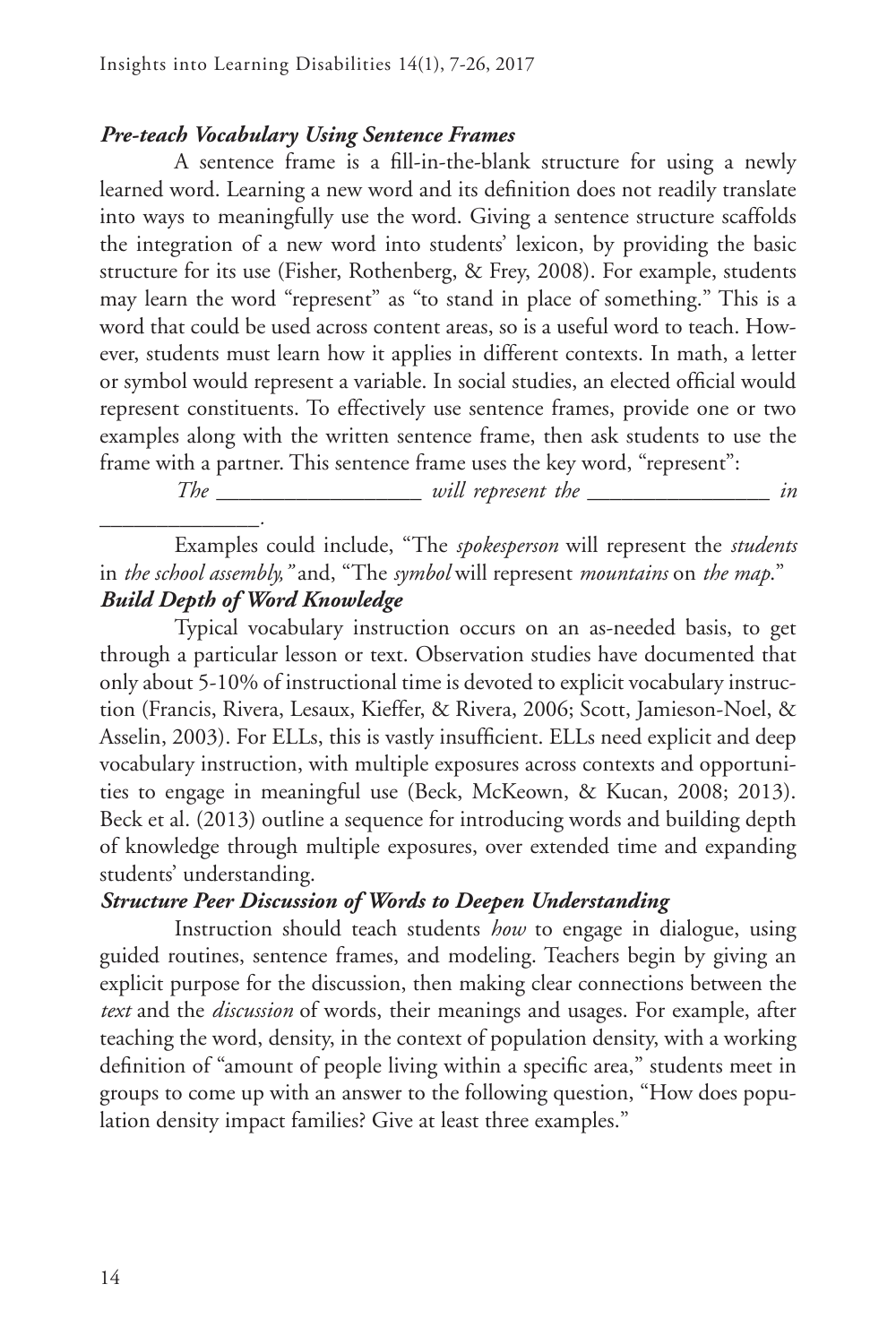### **Embedded Comprehension Instruction**

### *Build and Activate Background Knowledge Specific to the Content*

This was discussed above in the context of vocabulary instruction, but also applies to comprehension within content instruction. For ELLs and students with disabilities, it is important for teachers to remember to stop and make sure students have the foundational knowledge necessary for the lessons. For example, a student who has recently immigrated from a tropical region may not understand that snow is rain that is frozen due to the cold temperature. A simple explanation may make a lesson on weather more meaningful to students who have not experienced this phenomenon.

### *Teach Comprehension Monitoring*

Comprehension monitoring is a metacognitive skill that sits at the intersection of reading and language use. Self-awareness of a breakdown of understanding can occur with both oral language and reading (Connor et al., 2014; Kim & Phillips, 2014). Struggling readers often have difficulty understanding what they read, but they are often unaware that they are experiencing difficulty with meaning (Block & Pressley, 2002; Connor et al., 2014). Strategies to support metacognitive self-awareness of understanding, or comprehension monitoring processes, will equip ELLs and students with disabilities with ways to approach content learning, especially text reading. A well developed strategy for teaching comprehension monitoring is "Click and Clunk" included in Collaborative Strategic Reading (CSR), a multi-component reading comprehension instructional process (Boardman et al., 2014; Klingner et al., 2012; Swanson et al., 2011). Through modeling and teacher think-aloud, students learn to "catch" instances of comprehension breakdown:

Click: When you understand what you are reading, every-

thing seems to be "clicking along."

Clunk: When you don't understand what you are reading, you hit a "clunk" that stops your reading.

Students learn "fix-up strategies" as ways to repair misunderstandings:

Fix-Up Strategies: When we hit a clunk, we need to know what to do about it.

CSR includes four fix-up strategies:

- 1. Reread the sentence with the clunk in it. Look for key ideas to help you figure out the word. Think about what makes sense.
- 2. Reread the sentences right before and right after the clunk, looking for clues.
- 3. Look for a prefix or suffix that might help.
- 4. Break apart the word and look for smaller words that you know.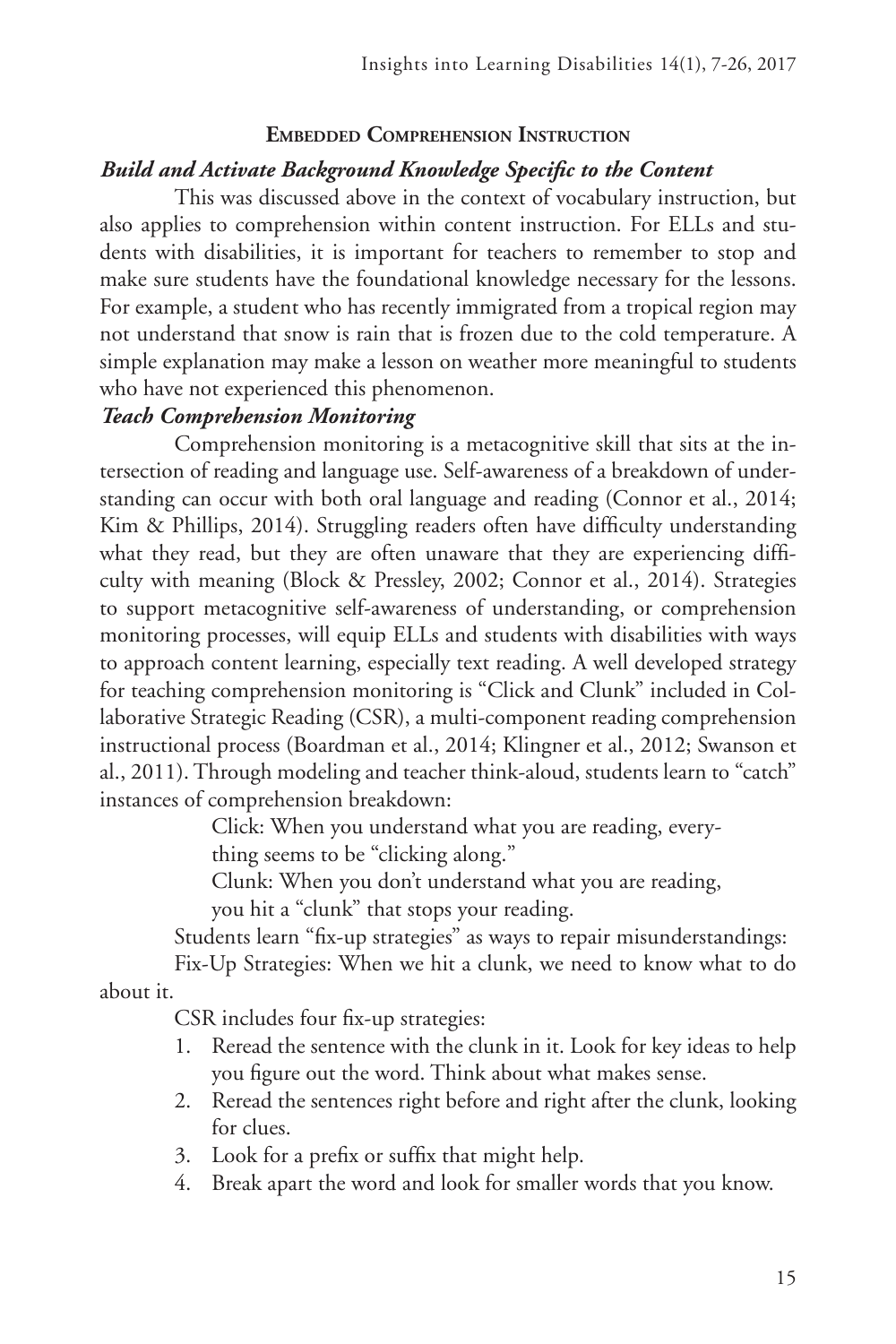### *Teach Main Idea Strategies*

Identifying main ideas is challenging in content text, but serves the purpose of helping students to remember key ideas. Content text is typically conceptually dense and involves reading levels beyond grade level (Fazio & Gallagher, 2014; Fisher & Frey, 2014). Explicit instruction in identifying main ideas helps students to recall and connect key ideas (Boardman et al., 2015).

Paragraph Shrinking from Peer Assisted Learning Strategies (PALS; e.g., Fuchs, Fuchs, Yazdian, & Powell, 2002; Saenz, Fuchs, & Fuchs, 2005) and Get the Gist (e.g., Boardman et al., 2015; Swanson et al., 2011) are similar main idea strategies included in peer support routines that have been widely researched across age groups and content areas, with English language learners and students with disabilities. The same routine is used in both PALS and CSR; the difference is that in PALS the paragraph shrinking is done with a partner and in CSR, it is done within a mixed ability small group setting. The main idea routine consists of:

- 1. State the "who" or "what" the paragraph is mostly about
- 2. Identify the most important information about the "who" or "what" in the paragraph
- 3. Write a 10-word or less sentence that states the main idea.

### *Teach Text Structure*

It is important to provide explicit instruction and support for ELLs and students with disabilities to help them understand common text structures used in complex content area text (Albro, Williams, Wijekumar, Meyer, & Harris, 2015; Williams, Stafford, Lauer, Hall, & Pollini, 2009). When students are unaware of descriptive, sequential, problem-solution, cause and effect, and compare-contrast text structures, it is more difficult for them to glean meaning from the text and find answers to questions within the text. Highlighting key words as clues to text structure type is a simple way to support students. For example, the compare-contrast text structure often includes words such as "because, "therefore," and "so" (Williams et al., 2007).

#### **Supported and Extended Oral and Written Language Opportunities**

To fully comprehend the material and demonstrate mastery of content in English, ELLs need opportunities to engage in extended oral and written academic language production at the sentence and discourse levels. Research shows that comprehensive oral academic discourse practice leads to deeper understanding of content and better developed essays which are a common way of assessment of content area knowledge in secondary classrooms (Osipova, 2014).

### *Expansion and Extension*

Without careful monitoring of student engagement and effective language supports, ELLs, and especially ELLs with disabilities, tend to provide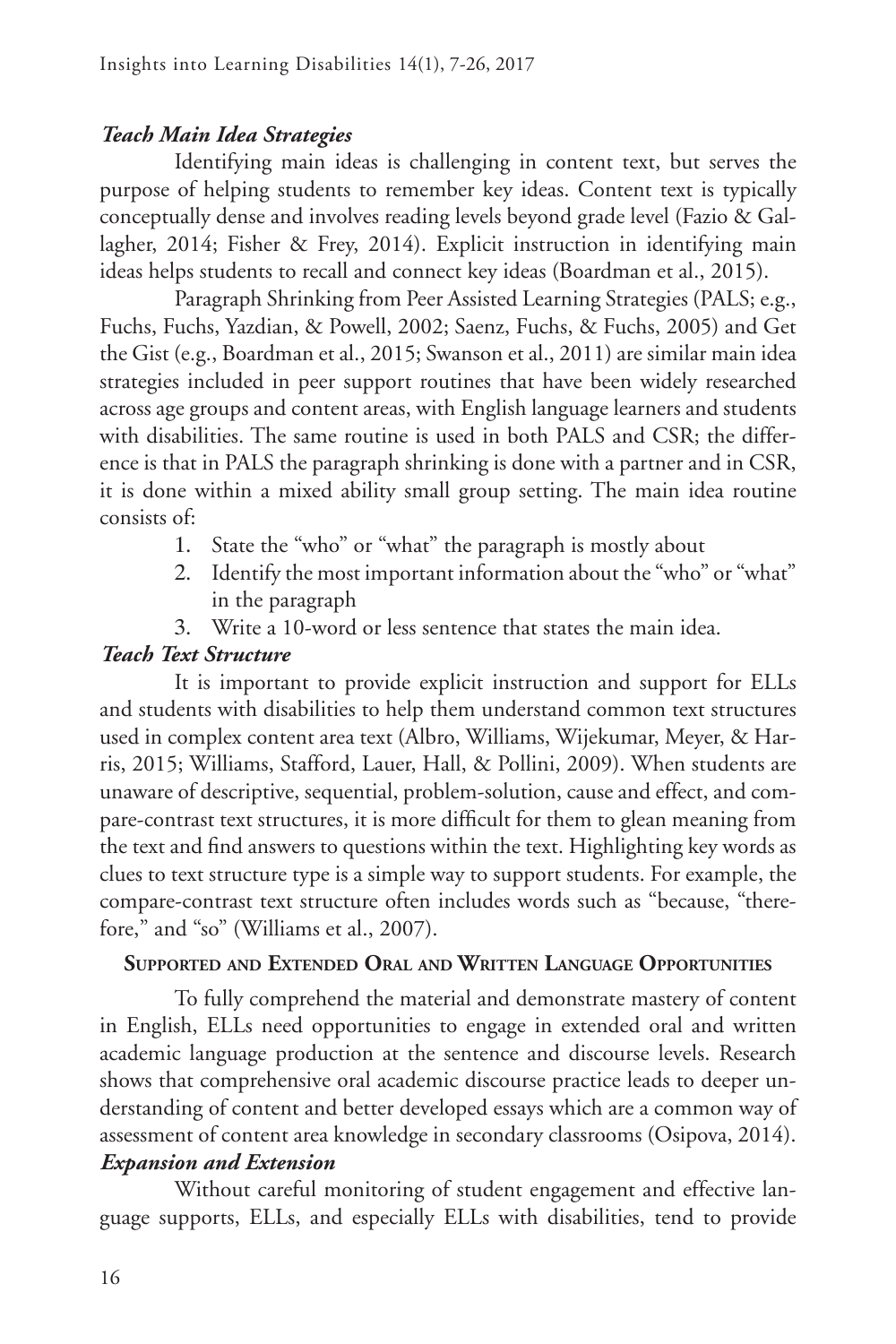minimal and often one-to-two word responses. Two instructional approaches - expansion and extension - widely used in language development- could be implemented in this context. *Expansion* consists of affirmatively responding to the student's utterance with its more syntactically sophisticated version while preserving the order of words used by the student (McCormick, Loeb, & Schiefelbusch, 2003). Through this, the teacher or a peer whose language is more advanced is modeling a more extended response, while acknowledging the correct response initially given by the student. Expansion is appropriate to use with one-two word and fragmentary (incomplete sentence) responses. *Extension* consists of positively responding to the student's utterance, while providing additional information and extending the syntactic structure of the original response (McCormick et al., 2003). Take for example a situation in which a teacher asks, "Who was the first President of the United States?" and a student responds, "George Washington." Using *expansion* approach, the teacher will respond, "Yes, George Washington was the first President of the United States," turning a two-word response into a complete sentence and modeling a slightly more sophisticated syntactic construction. Using *extension* approach, the teacher might respond, "Yes, George Washington was the first President of the United States and the Commander-in-Chief of the Continental Army during the American Revolutionary War." With extension, the teacher is modeling a more sophisticated syntactic structure and adding additional information to the student's initial response. Extension is appropriate to use with fragmentary or short simple sentence responses. Both expansion and extension approaches support students' academic language production on a sentence level. The approaches, especially extension, can be adapted to supporting students' written responses as well. In this case, the teacher will model an extended sentence structure and request that a student adds more information to a sentence following the model syntactic pattern.

### *Encouraging Precise and Well-Developed Responses*

Classroom responses of ELLs and especially ELLs with disabilities often are not only underdeveloped, but also lack specificity (Osipova, 2014). For example, when asked what distinguishes George Washington from other presidents, an ELL student might respond, "He was a good leader." This non-specific response that uses a general characterization "good" presents at least two weaknesses: 1) lack of more precise adjectives in student's lexicon and 2) difficulty with extending the thought. There are different ways to scaffold this response. On the word level, the teacher could provide students with word walls that list a variety of adjectives. On the sentence level, as described above, the teacher might use extension to model a more sophisticated response. An alternative to extension would be to provide the students with guiding questions and response sentence starters to help them independently extend the response and to define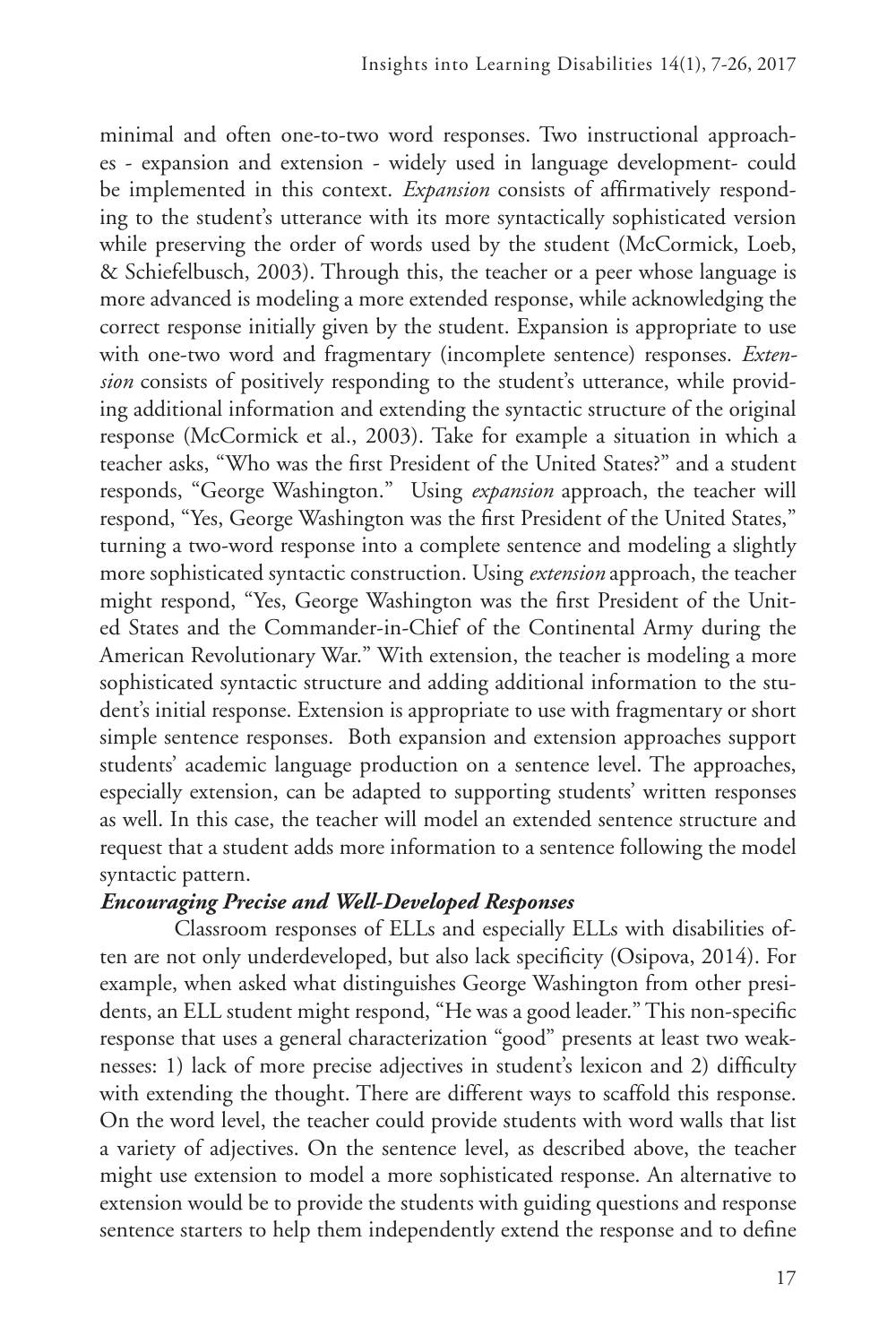"good" through concrete details that would follow. Figure 3 presents teacher's prompts of different complexity and student response starters that would help the students ease into a longer, more sophisticate and specific response.

| Student's<br>Sample<br>Response | Academic Tasks<br>That Would Scaf-<br>fold a More Ex-<br>tended Response | Teacher's Prompts                                                                                                                                                                           | <b>Student Response</b><br><b>Starters</b>                                                                                                          |
|---------------------------------|--------------------------------------------------------------------------|---------------------------------------------------------------------------------------------------------------------------------------------------------------------------------------------|-----------------------------------------------------------------------------------------------------------------------------------------------------|
|                                 | Clarify and<br>Elaborate                                                 | Can you tell us<br>more about?<br>What do you mean<br>by?<br>What makes you<br>think that?                                                                                                  | One reason why I<br>think<br>There are several<br>reasons for                                                                                       |
|                                 | Support ideas<br>with examples                                           | Can you be more<br>specific?<br>What other words<br>could you use to<br>define him other than<br>"good"?<br>Can you give an<br>example?<br>What evidence do<br>you have to support<br>this? | For example,<br>In the text [video,<br>PowerPoint pre-<br>sentation] it was<br>mentioned that<br>Such actions, events<br>likesupport this<br>claim. |
|                                 | Apply and<br>connect                                                     | How does this re-<br>late to our lives?<br>How does this<br>relate to modern<br>time?                                                                                                       | Today, we can<br>see similar/differ-<br>ent<br>In my life                                                                                           |
|                                 | Paraphrase<br>and summarize                                              | What have we<br>learned so far?<br>Could you say it in<br>your own words/<br>differently?                                                                                                   | The main point/<br>idea is<br>The gist of the<br>lesson/text/narra-<br>tive $is$                                                                    |

### *Figure 3.* **Scaffolding Students' Responses Through Teacher's Prompts and Student Response Starters. Adapted from Zwiers & Crawford (2009).**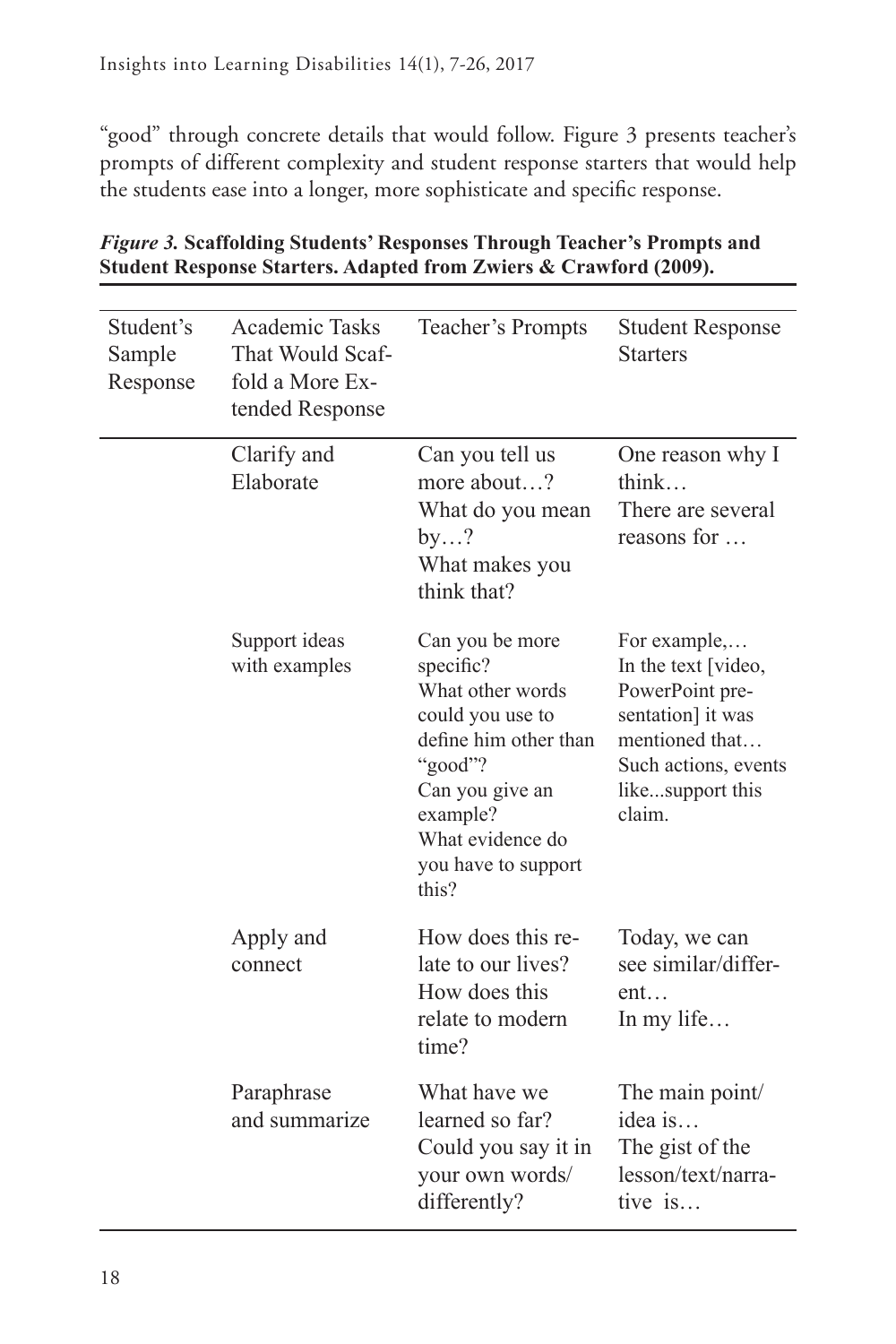### *From Authoritative to Dialogic Teacher-Student Interaction*

Another way to support and extend academic oral language production in students is to switch from an authoritative to a dialogic style of teacher-student interaction (Chin, 2007). Authoritative teacher-student interactions feature closed-ended questions to which there is only one right answer and evaluative comments on behalf of the teacher. These interactions seldom go beyond initiation-response-evaluation sequence in which the teacher does two thirds of the talking. For example, a teacher might ask, "Who was at the top of the Egyptian social pyramid?" a question that is satisfied by a single word response. In an authoritative style of teacher-student interaction, student responses get evaluated, labeled as correct or incorrect, and the lesson moves on with hardly any progress in oral academic language development. In contrast, dialogic teacherstudent interactions feature open-ended questions, fewer evaluative comments, and a multi-turn initiation-response sequence in which the teacher continues to probe the student's knowledge and invites other students to join the discussion. Consider the following dialogic teacher-student interaction:

> Teacher [Initiation]: Who was at the top of the Egyptian social pyramid?

Student 1 [Response]: Egyptian Gods!

Teacher [Prompt]: Ok…Do you remember who else was at the top of the pyramid?

Student 1 [Response]: And Pharaoh.

Teacher [Prompt]: Everyone, who can summarize what [student 1] just said?

Student 2 [Response]: Egyptian Gods and pharaohs were at the top.

Teacher [Evaluation]: That's right; at the top of the Egyptian social pyramid were gods and pharaohs.

Note that the teacher can elicit longer interactions by further prompting. *Extending Responses and Increasing the Challenge* 

Effective responsive instruction does not only model and break down complex tasks for students who struggle with academic language, it also encompasses continuing increase in task challenge in response to students' successful mastery of certain language and cognitive functions. In this context, Bloom's taxonomy (Bloom & Krathwohl, 1956) provides an excellent sequence for gradual rise in task difficulty. In the example of dialogic interaction above, the teacher asked the students to summarize the two responses provided by student 1. If the teacher wanted to continue the discussion but increase the level of reasoning, the next tasks might be comparing and contrasting, or explaining. Next, the teacher could ask the students to apply the concept of social pyramid to modern societies, which would be a considerably more challenging task. Figure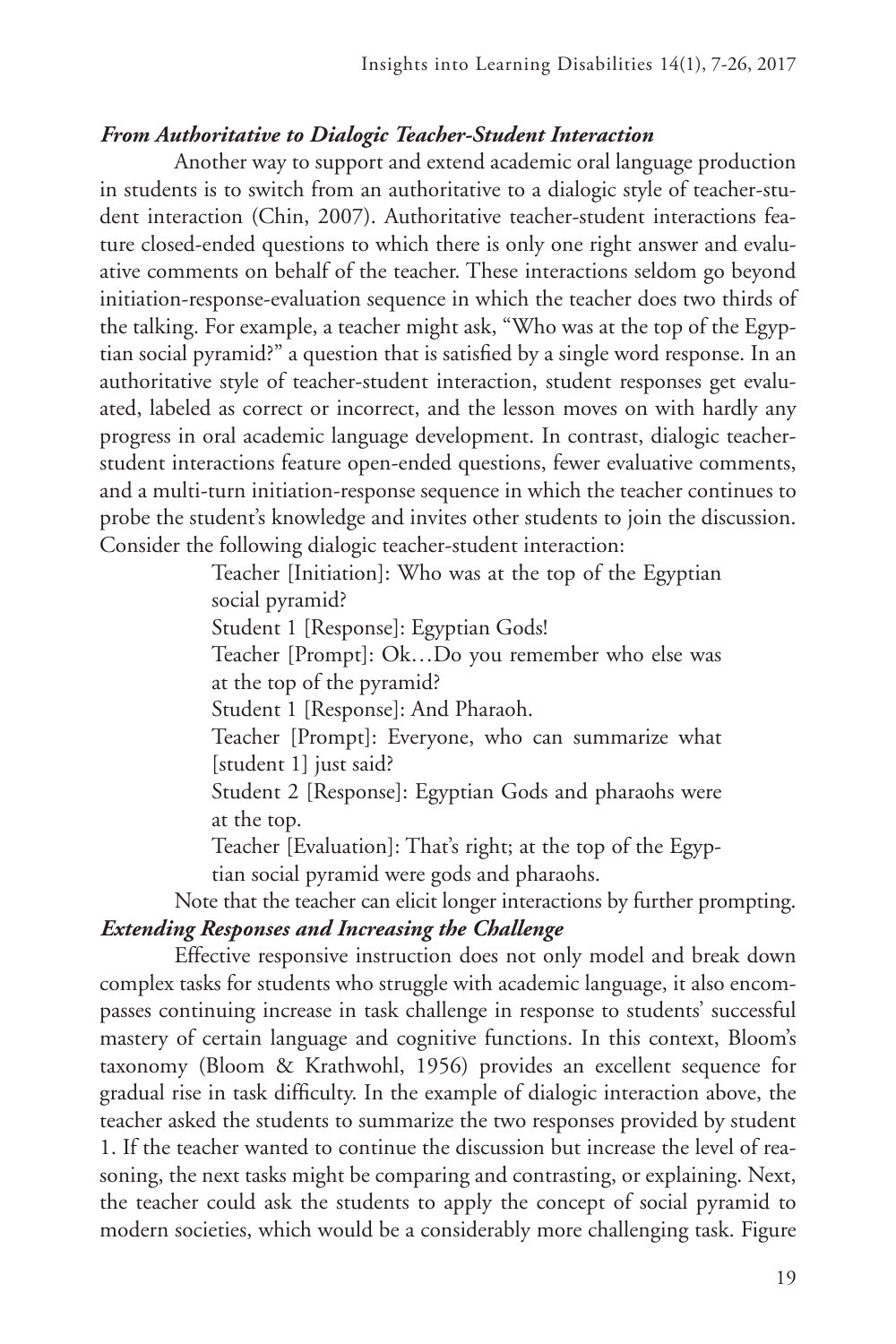4 presents the levels of Bloom's taxonomy and the academic tasks that go with them in the progressing difficulty order from top to the bottom. When working with ELLs, and especially with ELLs who have disabilities, it is important to provide students with explicit models (both oral and written) of each of the academic tasks/actions delineated below.

| Figure 4. Progression of Difficulty of Academic Tasks Based on Bloom's Taxon- |
|-------------------------------------------------------------------------------|
| omy. Adapted from Anderson, Krathwohl, & Bloom (2001).                        |

| Bloom's<br>Taxonomy Level | Academic Tasks That Correspond to<br>Bloom's Taxonomy Levels                   |
|---------------------------|--------------------------------------------------------------------------------|
| Remember                  | Recognize<br>Recall                                                            |
| Understand                | Interpret<br>Exemplify<br>Classify<br>Summarize<br>Infer<br>Compare<br>Explain |
| Apply                     | Perform<br>Implement                                                           |
| Analyze                   | Differentiate<br>Organize<br>Attribute                                         |
| Evaluate                  | Check<br>Critique                                                              |
| Create                    | Produce<br>Generate<br>Plan                                                    |

*Supporting Students' Written Language: Graphic Organizers and Essay*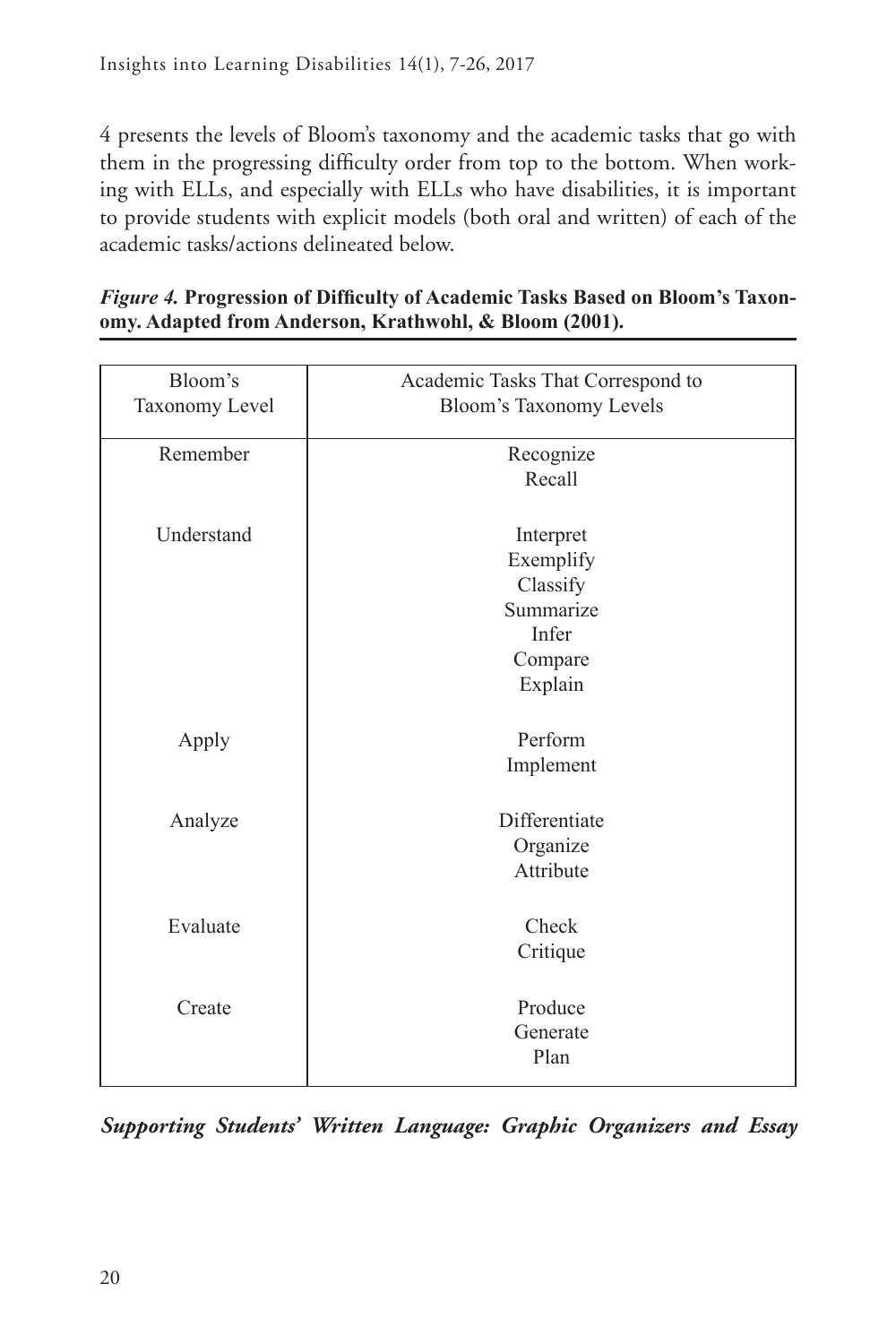### *Frames*

Supporting students' written language should also include scaffolding instruction at discourse/text level. When presenting secondary students with an essay task, it is important to discuss the assigned genre as well as the expected genre conventions and organizational patterns of the text. For example, a position paper needs to contain some direct quotations or references to facts, while a compare and contrast essay might have a different structure depending on whether the writer plans to address similarities and differences in two or multiple paragraphs. Providing a sample essay or a sample text not only makes the task at hand more concrete, but also provides the learners with an opportunity to identify the overall main idea and analyze the ways to communicate it through lexical, syntactic and discourse features that contribute to it. Student activities such as highlighting or underlining key text features (e.g., thesis statements, topic sentences, supporting details) and color-coding the salient features of a specific writing genre (e.g., sequential markers "first," "next", "further" or markers of comparison "on the contrary," "while") serve as meaningful pre-writing activities.

Some of the widely used strategies for scaffolding academic writing for secondary ELLs are the use of graphic organizers and essay frames (Graham & MacArthur, 2013). These can be used to provide structure to individual paragraphs (e.g., OREO organizer used for four-sentence paragraphs in a persuasive essays: opinion-reason-example-restate opinion or a more general TREE organizer: topic sentence- three reasons-ending-examine if you have all parts (Harris, Graham, & Mason, 2003) to graphic organizers that scaffold composition of the entire essay (e.g., hamburger organizer where the top bun stands for the introduction; lettuce, cheese, tomato, meat represent body paragraphs, and the bottom bun represents conclusion). A different variety of graphic organizers are pre-writing graphic organizers that help the writers organize their thoughts before they begin writing. Ferlazzo and Hull-Sypnieski (2014) describe creating a three part variety of the commonly used two-part Venn diagram to help EL students think about ethos, pathos, and logos arguments that they could use in their essays.

Essay frames are another useful way to support secondary ELLs' written expression. Essay frames are tools that make explicit the organizational structure of the text that needs to be composed. Figure 5 presents two examples of a compare and contrast essay frames: block arrangement and point-by-point arrangement.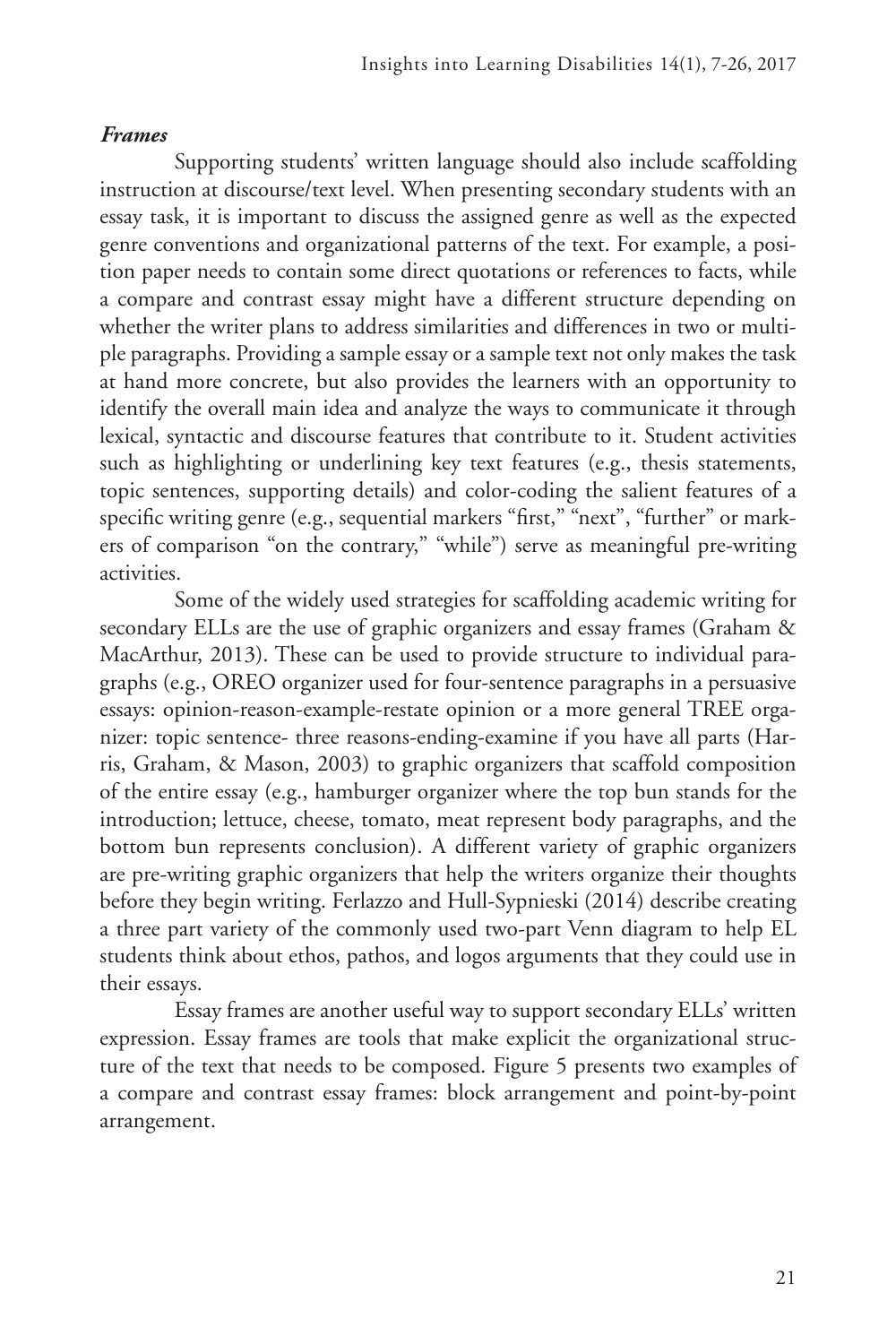| <b>Block Arrangement</b><br>(4 paragraphs) |                                                                                                                                                   | Point-by-Point Arrangement<br>(5 paragraphs) |                                                                                                             |
|--------------------------------------------|---------------------------------------------------------------------------------------------------------------------------------------------------|----------------------------------------------|-------------------------------------------------------------------------------------------------------------|
| I.                                         | Introduction: State your position<br>for whether A and B are similar<br>or different.                                                             |                                              | I. Introduction: State your position<br>for whether A and B are similar or<br>different.                    |
| Н.                                         | Discuss A and its defining<br>characteristics                                                                                                     |                                              | II. First Similarity/Difference<br>A. Discuss A                                                             |
| III.                                       | Discuss B and its defining<br>characteristics (make sure<br>characteristics you are discussing<br>for A and B fall within the<br>same categories) |                                              | Discuss B<br>III. Second Similarity/Difference<br>Discuss A<br>Discuss B<br>IV. Third Similarity/Difference |
| IV.                                        | Conclusion                                                                                                                                        |                                              | A. Discuss A<br><b>B.</b> Discuss B.<br>V. Conclusion                                                       |

*Figure 5.* **Two Examples of Compare and Contrast Essay Frames.**

In comparison to graphic organizers, essay frames present struggling writers with a more linear roadmap for their writing, while listing specific written academic language tasks in which the writer needs to engage in each section (e.g., "state your position," "discuss similarities", etc.). Essay frames are also similar to essay outlines that many teachers require secondary students to create before composing an essay. In this sense, essay frames serve as a scaffolding tool to promote creating of outlines and ultimately well-developed essays.

#### **Summary**

The body of evidence-based strategies for supporting the content learning of ELLs with and without disabilities is increasing. Backfilling, or providing short-term intervention on basic reading skills and building requisite background knowledge are essential for successful participation in content learning. Additionally, focusing on contextualized reading strategy instruction, building deep and content-specific academic vocabulary, providing intentional opportunities for using language in discipline-specific ways and supporting reading and language use are important means of helping students to access challenging content.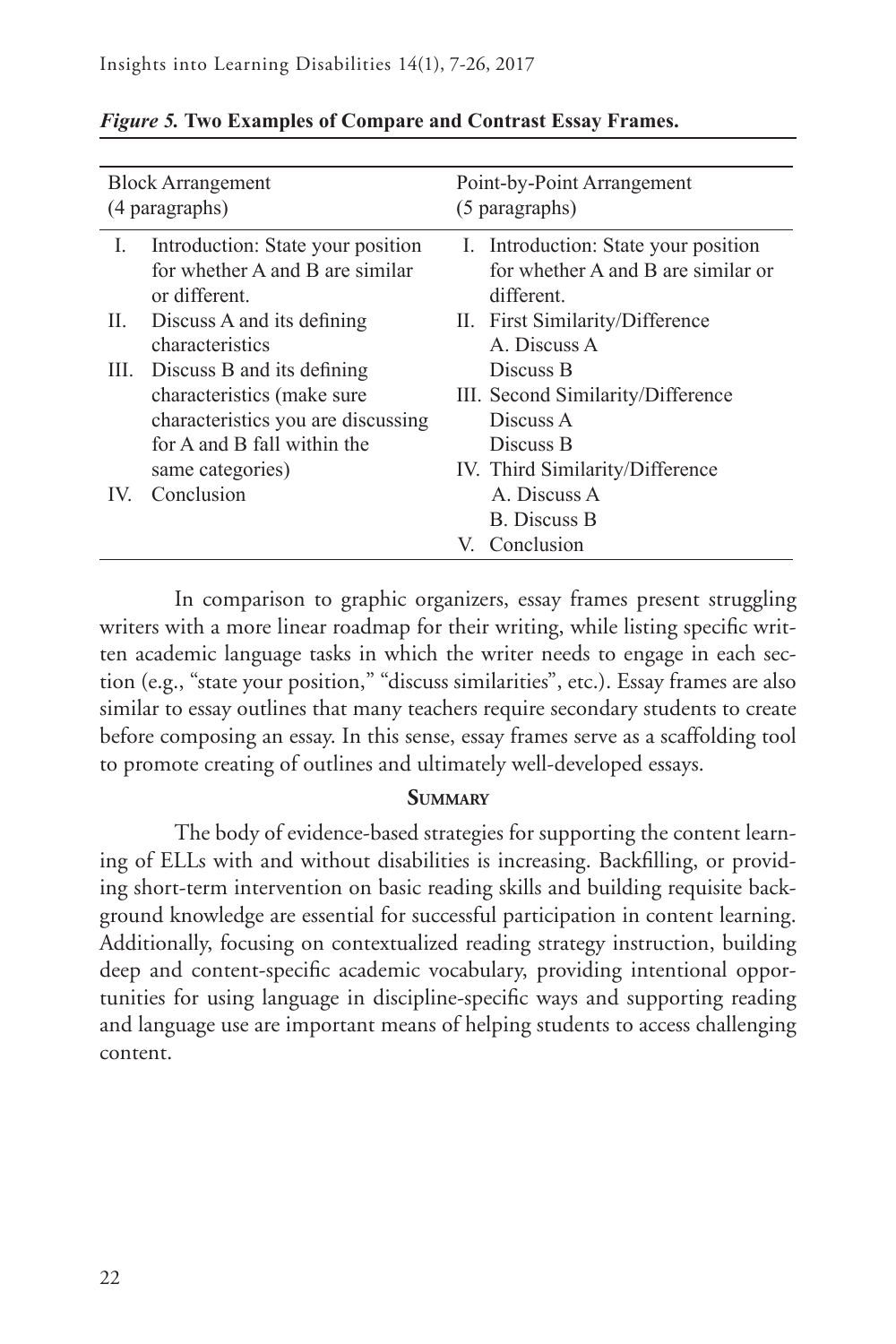#### **References**

- Albro, E., Williams, J. P., Wijekumar, K., Meyer, B. F. & Harris, K. R (2015). The many facets and applications of text structure in supporting educational trajectories of elementary and middle grade children in content area reading comprehension and writing. ERIC Document ED562504.
- Anderson, L. W., Krathwohl, D. R., & Bloom, B. S. (2001). *A taxonomy for learning, teaching, and assessing: A revision of Bloom's taxonomy of educational objectives*. Boston, MA: Allyn & Bacon.
- Bailey, A. L. (2012). Academic English. In J. Banks (Ed.). *Encyclopedia of diversity in education*. Thousand Oaks, CA: Sage
- Bailey, A. L. (Ed.). (2007). *The language demands of school: Putting academic English to the test*. New Haven, CT: Yale University Press.
- Beck, I. L., McKeown, M. G., & Kucan, L. (2008). *Creating robust vocabulary: Frequently asked questions and extended examples*. New York, NY: Guilford Publications.
- Beck, I. L., McKeown, M. G., & Kucan, L. (2013). *Bringing words to life: Robust vocabulary instruction* (2nd ed.)*.* New York, NY: Guilford Press.
- Block, C. C., & Pressley, M. (Eds.). (2002). *Comprehension instruction: Research-based best practices*. New York, NY: Guilford Press.
- Boardman, A., Buckley, P., Maul, A., & Vaughn, S. (2014). The relationship between implementation of collaborative strategic reading and student outcomes for adolescents with disabilities. *Society for Research on Educational Effectiveness.*
- Boardman, A. G., Klingner, J. K., Buckley, P., Annamma, S., & Lasser, C. J. (2015). The efficacy of collaborative strategic reading in middle school science and social studies classes. *Reading and Writing: An Interdisciplinary Journal*, *28*(9), 1257-1283.
- Bloom, B. S. & Krathwohl, D. R. (1956). *Taxonomy of educational objectives: The classification of educational goals, by a committee of college and university examiners*. *Handbook 1: Cognitive domain*. New York, NY: Longmans Green.
- Bowers, E., Fitts, S., Quirk, M., & Jung, W. (2010). Effective strategies for developing academic English: Professional development and teacher practices. *Bilingual Research Journal, 33*(1), 95-110.
- Chin, C. (2007). Teacher questioning in science classrooms: Approaches that stimulate productive thinking. *Journal of Research in Science Teaching*, *44*(6), 815-843.
- Connor, C. M., Phillips, B. M., Kaschak, M., Apel, K., Kim, Y., Al Otaiba, S., & ... Lonigan, C. J. (2014). Comprehension tools for teachers: reading for understanding from prekindergarten through fourth grade. *Educational Psychology Review*, *26*(3), 379-401.
- Cummins, J. (2007). Rethinking monolingual instructional strategies in multilingual classrooms. *Canadian Journal of Applied Linguistics*, *10*(2), 221-240.
- Fazio, X., & Gallagher, T. L. (2014). Morphological development levels of science content vocabulary: Implications for science-based texts in elementary classrooms. *International Journal of Science and Mathematics Education*, *12*(6), 1407-1423.
- Ferlazzo, L., & Hull-Sypnieski, K. (2014). Teaching argument writing to ELLs. *Educational Leadership*, *71*(7), 46-52.
- Fisher, D., & Frey, N. (2014). Scaffolded reading instruction of content-area texts. *Reading Teacher*, *67*(5), 347-351.
- Fisher, D., Rothenberg, C., & Frey, N. (2008). *Content-area conversations: How to plan discussionbased lessons for diverse language learners*. Association for Supervision and Curriculum Development.
- Fishley, K. M., Konrad, M., Hessler, T., & Keesey, S. (2012). Effects of GO FASTER on morpheme definition fluency for high school students with high-incidence disabilities. *Learning Disabilities Research & Practice*, *27*(3), 104-115.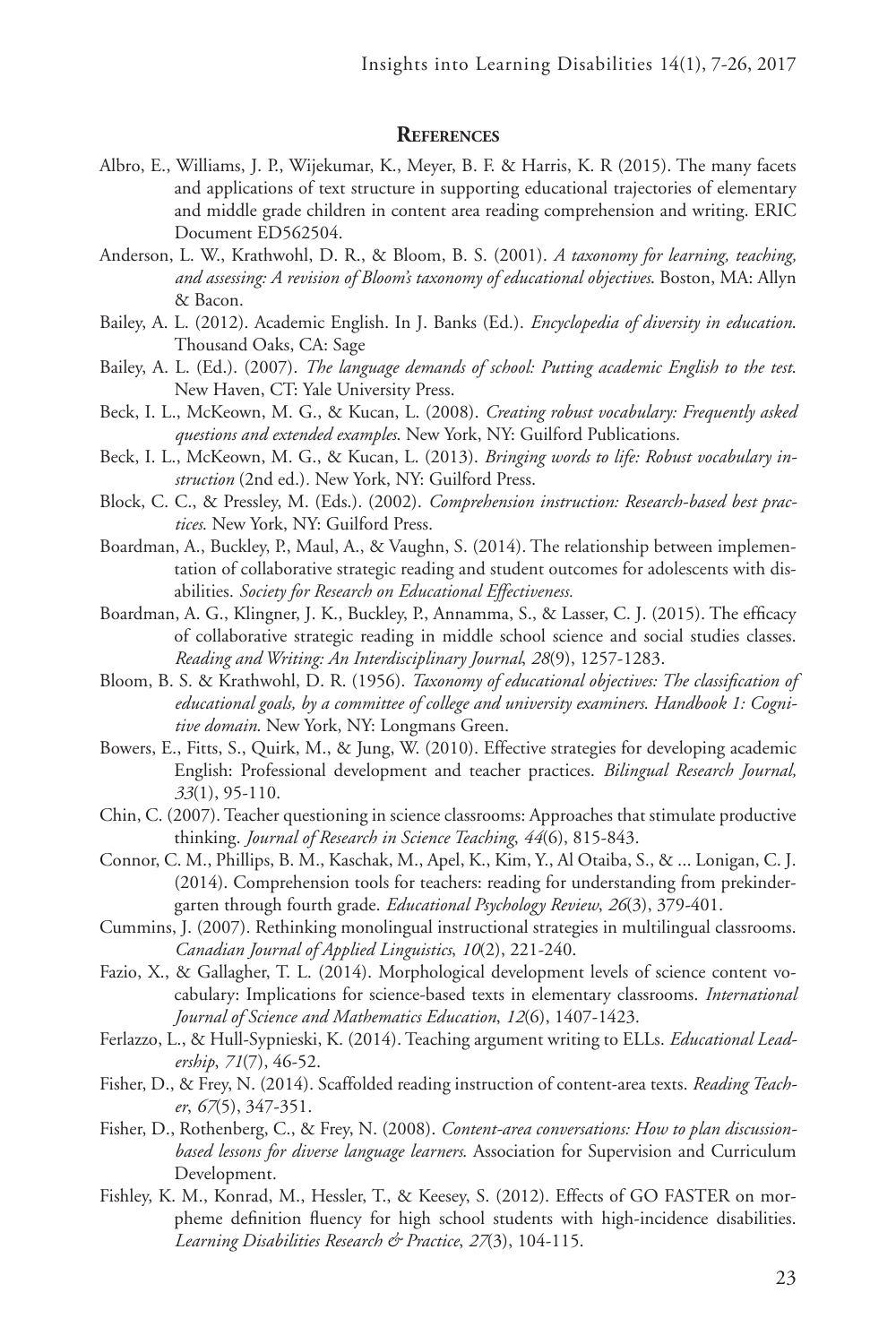- Francis, D. J., Rivera, M., Lesaux, N., & Rivera, H. (2006). Research-based recommendations for instruction and academic interventions. *Practical Guidelines for the Education of English Language Learners*, Retrieved from https://www2.ed.gov/about/inits/ed/leppartnership/interventions.pdf
- Fuchs, L. S., Fuchs, D., Yazdian, L., & Powell, S. R. (2002). Enhancing first-grade children's mathematical development with peer-assisted learning strategies. *School Psychology Review*, *31*(4), 569-583.
- Graham, S., & MacArthur, C. A. (Eds.). (2013). *Best practices in writing instruction*. New York, NY: Guilford Press.
- Hakuta, K., & Santos, M. (2013). Challenges and opportunities for language learning in the context of the CCSS and the NGSS. *Journal of Adolescent & Adult Literacy*, *56*(6), 451-454.
- Harris, K. R., Graham, S., & Mason, L. H. (2003). Self-regulated strategy development in the classroom: Part of a balanced approach to writing instruction for students with disabilities. *Focus on Exceptional Children*, *35*(7), 1-16.
- Hemphill, L., Kim, J., Yudron, M., LaRusso, M., Donovan, S., Sabatini, J., & O'Reilly, T. (2015). Experimental effects of the strategic adolescent reading intervention on reading performance in high poverty middle schools. *Society for Research on Educational Effectiveness*. Retrieved from http://eric.ed.gov/?id=ED562182.
- Kamil, M. L., Borman, G. D., Dole, J., Kral, C. C., Salinger, T., & Torgesen, J. (2008). Effective classroom and intervention practices: A practice guide (NCEE #2008-4027). Washington, DC: U.S. Department of Education. Retrieved from http://ies.ed.gov/ncee/wwc.
- Kena, G., Hussar W., McFarland J., de Brey C., Musu-Gillette, L., Wang, X., Zhang, J., Rathbun, A., Wilkinson- Flicker, S., Diliberti M., Barmer, A., Bullock Mann, F., and Dunlop Velez, E. (2016). *The Condition of Education 2016* (NCES 2016-144). U.S. Department of Education, National Center for Education Statistics. Washington, DC. Retrieved from http://nces.ed.gov/pubsearch.
- Kieffer, M. J., & Lesaux, N. K. (2012). Direct and indirect roles of morphological awareness in the English reading comprehension of native English, Spanish, Filipino, and Vietnamese speakers. *Language Learning*, *62*(4), 1170-1204.
- Kim, Y., & Phillips, B. (2014). Cognitive correlates of listening comprehension. *Reading Research Quarterly*, *49*(3), 269-281.
- Kim, A., Vaughn, S., Klingner, J. K., Woodruff, A. L., Reutebuch, C. K., & Kouzekanani, K. (2006). Improving the reading comprehension of middle school students with disabilities through computer-assisted collaborative strategic reading. *Remedial and Special Education*, *27*(4), 235-249.
- Klingner, J. K., Boardman, A. G., Eppolito, A. M., & Schonewise, E. A. (2012). Supporting adolescent English language learners' reading in the content areas. *Learning Disabilities: A Contemporary Journal*, *10*(1), 35-64.
- Lesaux, N. K., Kieffer, M. J., Kelley, J. G., & Harris, J. R. (2014). Effects of academic vocabulary instruction for linguistically diverse adolescents: Evidence from a randomized field trial. *American Educational Research Journal*, *51*(6), 1159-1194.
- McCormick, L., Loeb, D. & Schiefelbusch, R.L. (2003). *Supporting children with communication difficulties in inclusive settings.* (2nd ed.). Boston, MA: Allyn & Bacon
- Meltzer, J., & Hamann, E. T. (2005). *Meeting the literacy development needs of adolescent English language learners through content-area learning: Focus on classroom teaching and learning*

*strategies*. Providence, RI: Education Alliance at Brown University.

National Center for Education Statistics (2015). *The Nation's Report Card: 2015-Mathematics and Reading Assessments*. U.S. Department of Education, National Center for Education Statistics. Washington, DC. Retrieved September 22, 2016 from http://nces.ed.gov/ pubsearch/pubsinfo.asp?pubid=2015136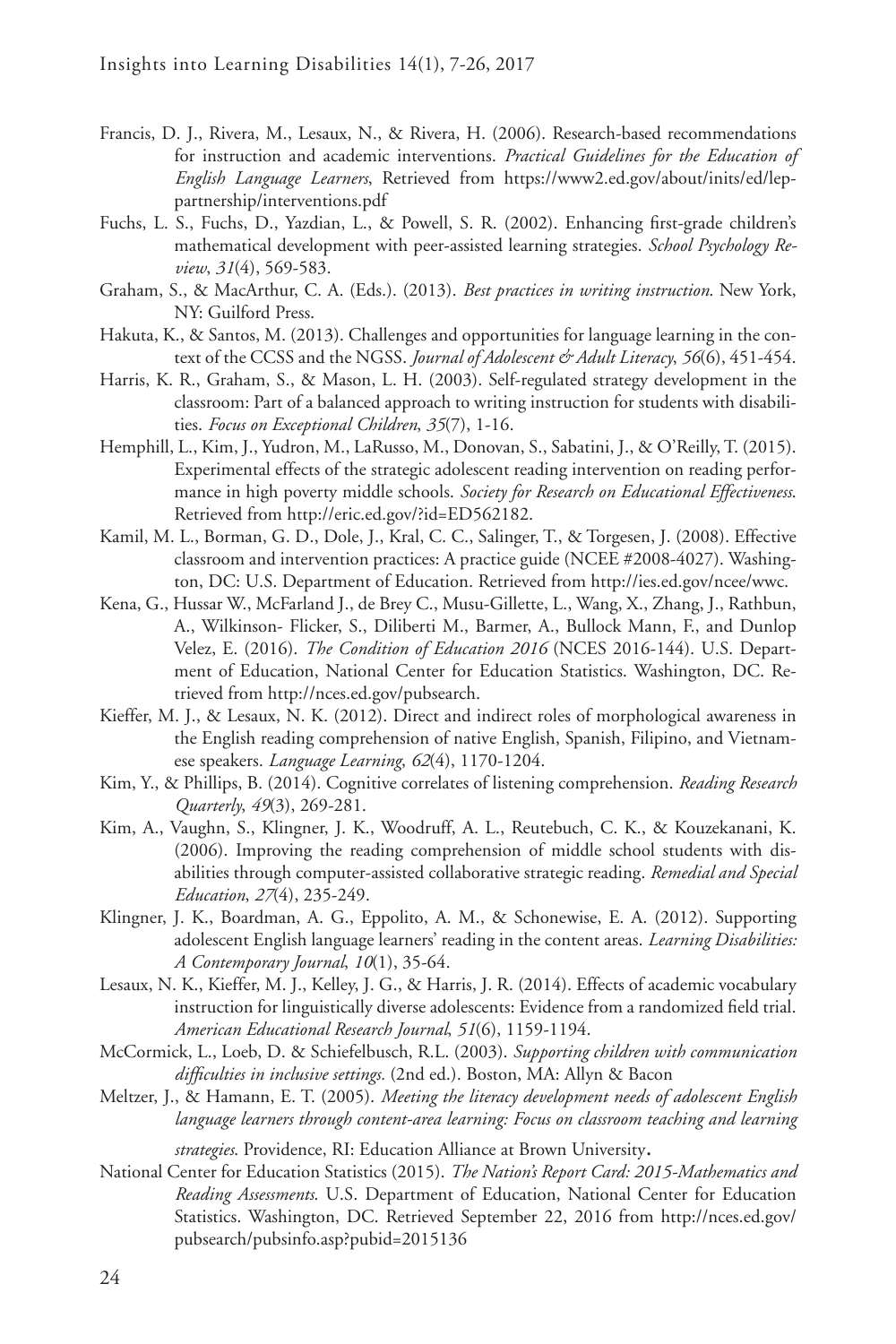- Osipova, A. V. (2014). *Academic language self-reflection and coaching training of pre-service special education teachers in the context of content area writing instruction* (Doctoral Dissertation) (Order No. 3681017). Retrieved from http://search.proquest.com/docview/1655 359874?accountid=10352
- Reed, D. K., & Vaughn, S. (2012). Comprehension instruction for students with reading disabilities in grades 4 through 12. *Learning Disabilities: A Contemporary Journal*, *10*(1), 17-33.
- Roberts, N. S., & Truxaw, M. P. (2013). For ELLs: Vocabulary beyond the definitions. *Mathematics Teacher*, *107*(1), 28-34.
- Saenz, L. M., Fuchs, L. S., & Fuchs, D. (2005). Peer-assisted learning strategies for English language learners with learning disabilities. *Exceptional Children*, *71*(3), 231.
- Scott, J. A., Jamieson-Noel, D., & Asselin, M. (2003). Vocabulary instruction throughout the day in twenty-three Canadian upper-elementary classrooms. *Elementary School Journal*, *103*(3), 269-86.
- Shanahan, T., & Shanahan, C. (2008). Teaching disciplinary literacy to adolescents: Rethinking content- area literacy. *Harvard Educational Review*, *78*(1), 40-59.
- Short, D., & Fitzsimmons, S. (2007). *Double the work: Challenges and solutions to acquiring language and academic literacy for adolescent English language learners: A report to Carnegie Corporation of New York*. Alliance for Excellent Education.
- Snow, M., & Katz, A. (2010). English language development: Foundations and implementation in K through 5. In *Improving education for English learners: Research-based approaches* (pp. 83-150). Sacramento, CA: CDE.
- Snow, C. E., & Uccelli, P. (2009). The challenge of academic language. In D. R. Olson & N. Torrance (Eds.), *The Cambridge handbook of literacy* (pp. 112–133). New York, NY: Cambridge University Press.
- Solis, M., Ciullo, S., Vaughn, S., Pyle, N., Hassaram, B., & Leroux, A. (2012). Reading comprehension interventions for middle school students with learning disabilities: A synthesis of 30 years of research. *Journal of Learning Disabilities*, *45*(4), 327-340.
- Swanson, E., Mohammed, S. S., Boardman, A. G., Vaughn, S., Klingner, J., Roberts, G., & ... Solis, M. (2011). The effects of collaborative strategic reading instruction on the reading comprehension of middle school students: Year 2 replication. *Society for Research on Educational Effectiveness*.
- Swanson, E., Wanzek, J., Vaughn, S., Roberts, G., & Fall, A. M. (2015). Improving reading comprehension and social studies knowledge among middle school students with disabilities. *Exceptional Children*, *81*(4), 426-442.
- U.S. Department of Education, Office of Special Education and Rehabilitative Services, Office of Special Education Programs, *37th Annual Report to Congress on the Implementation of the Individuals with Disabilities Education Act, 2015,* Washington, D.C. 2015.
- Vaughn, S., Klingner, J. K., Swanson, E. A., Boardman, A. G., Roberts, G., Mohammed, S. S., & Stillman-Spisak, S. J. (2011). Efficacy of collaborative strategic reading with middle school students. *American Educational Research Journal*, *48*(4), 938-964.
- Vaughn, S., Roberts, G., Schnakenberg, J. B., Fall, A., Vaughn, M. G., & Wexler, J. (2015). Improving reading comprehension for high school students with disabilities: Effects for comprehension and school retention. *Exceptional Children*, *82*(1), 117-131.
- Vaughn, S., Swanson, E. A., Roberts, G., Wanzek, J., Stillman-Spisak, S. J., Solis, M., & Simmons, D. (2013). Improving reading comprehension and social studies knowledge in middle school. *Reading Research Quarterly, 48*(1), 77-93. doi:10.1002/rrq.039
- Williams, J. P., Nubla-Kung, A. M., Pollini, S., Stafford, K. B., Garcia, A., & Snyder, A. E. (2007). Teaching cause-effect text structure through social studies content to at-risk second graders. *Journal of Learning Disabilities*, *40*(2), 111-120.